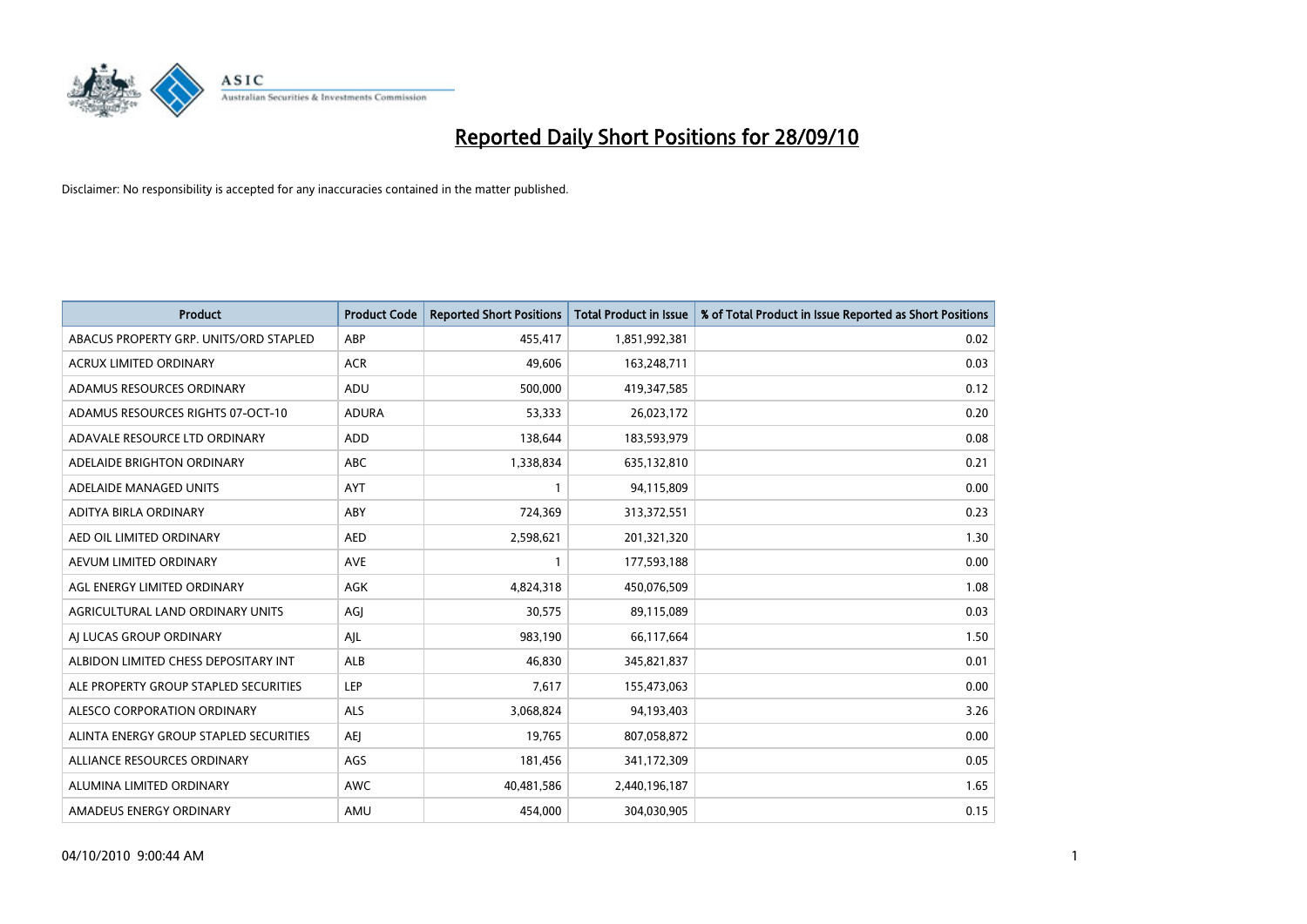

| <b>Product</b>                          | <b>Product Code</b> | <b>Reported Short Positions</b> | <b>Total Product in Issue</b> | % of Total Product in Issue Reported as Short Positions |
|-----------------------------------------|---------------------|---------------------------------|-------------------------------|---------------------------------------------------------|
| AMALGAMATED HOLDINGS ORDINARY           | AHD                 | 4                               | 157,282,199                   | 0.00                                                    |
| AMCOR LIMITED ORDINARY                  | <b>AMC</b>          | 1,902,782                       | 1,222,672,070                 | 0.14                                                    |
| AMP LIMITED ORDINARY                    | AMP                 | 21,628,304                      | 2,071,925,423                 | 1.02                                                    |
| AMPELLA MINING ORDINARY                 | <b>AMX</b>          | 7,516                           | 198,225,108                   | 0.00                                                    |
| ANDEAN RESOURCES LTD ORDINARY           | <b>AND</b>          | 89.920                          | 543,257,867                   | 0.01                                                    |
| ANGLOGOLD ASHANTI CDI 5:1               | AGG                 | 16,796                          | 89,207,765                    | 0.02                                                    |
| ANSELL LIMITED ORDINARY                 | <b>ANN</b>          | 1,223,535                       | 132,871,402                   | 0.91                                                    |
| ANTARES ENERGY LTD ORDINARY             | <b>AZZ</b>          | 529,292                         | 299,333,110                   | 0.17                                                    |
| ANZ BANKING GRP LTD ORDINARY            | <b>ANZ</b>          | 8,255,882                       | 2,559,643,569                 | 0.32                                                    |
| APA GROUP STAPLED SECURITIES            | <b>APA</b>          | 6,146,762                       | 551,689,118                   | 1.12                                                    |
| APEX MINERALS NL ORDINARY               | <b>AXM</b>          | 885,146                         | 3,567,819,909                 | 0.02                                                    |
| APN EUROPEAN RETAIL UNITS STAPLED SEC.  | <b>AEZ</b>          | 11,832                          | 544,910,660                   | 0.00                                                    |
| APN NEWS & MEDIA ORDINARY               | <b>APN</b>          | 5.660.041                       | 598,823,853                   | 0.95                                                    |
| APOLLO GAS LIMITED ORDINARY             | <b>AZO</b>          | 71,180                          | 90,400,136                    | 0.08                                                    |
| AQUARIUS PLATINUM. ORDINARY             | <b>AOP</b>          | 7,023,725                       | 463,231,008                   | 1.52                                                    |
| AQUILA RESOURCES ORDINARY               | <b>AQA</b>          | 1,444,687                       | 322,862,186                   | 0.42                                                    |
| ARAFURA RESOURCE LTD ORDINARY           | <b>ARU</b>          | 126,071                         | 290,640,342                   | 0.04                                                    |
| ARDENT LEISURE GROUP STAPLED SECURITIES | AAD                 | 113,563                         | 312,836,274                   | 0.03                                                    |
| ARISTOCRAT LEISURE ORDINARY             | <b>ALL</b>          | 26,678,890                      | 533,379,348                   | 4.98                                                    |
| ASCIANO GROUP STAPLED SECURITIES        | <b>AIO</b>          | 10,162,090                      | 2,926,103,883                 | 0.33                                                    |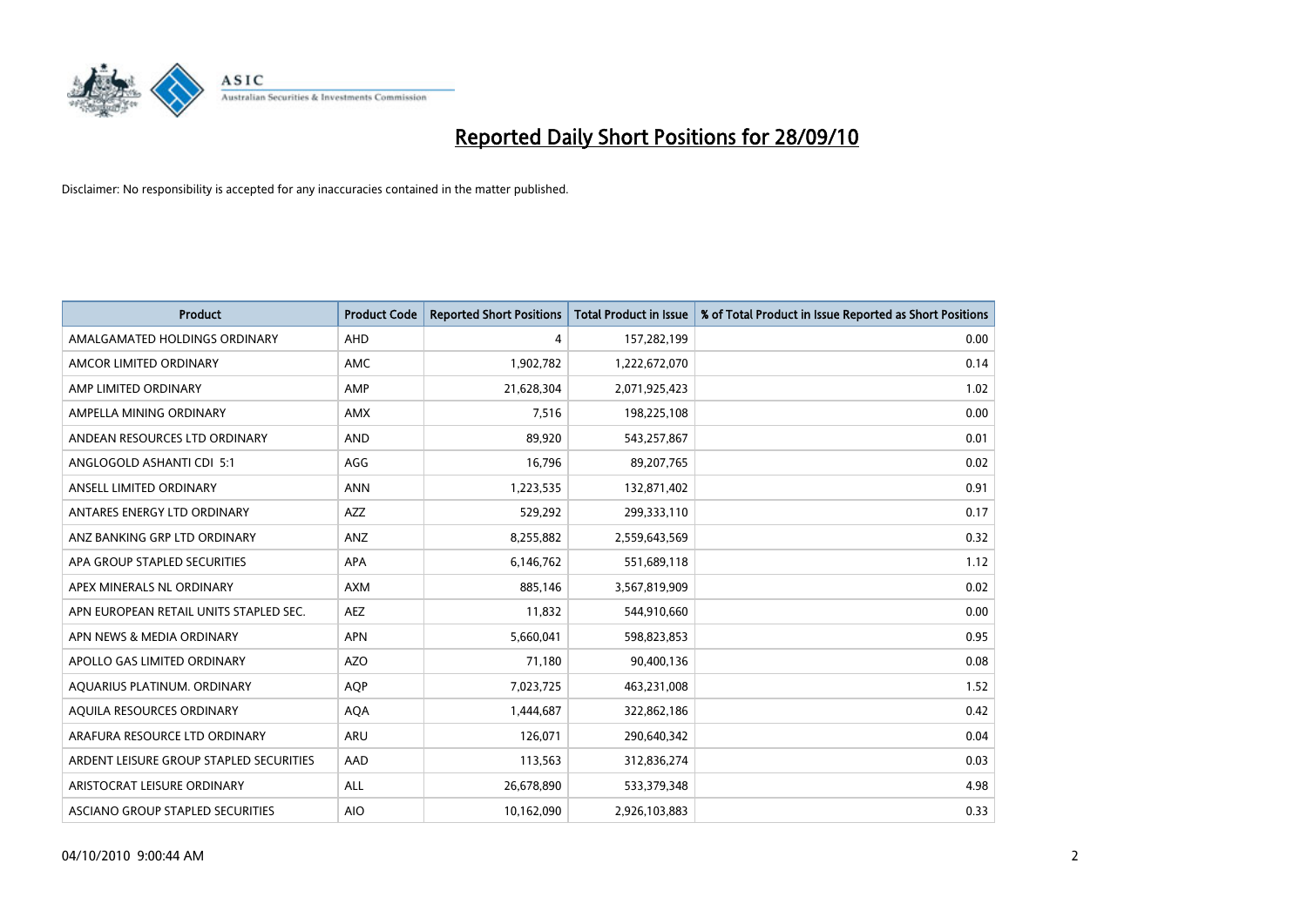

| <b>Product</b>                          | <b>Product Code</b> | <b>Reported Short Positions</b> | <b>Total Product in Issue</b> | % of Total Product in Issue Reported as Short Positions |
|-----------------------------------------|---------------------|---------------------------------|-------------------------------|---------------------------------------------------------|
| ASG GROUP LIMITED ORDINARY              | <b>ASZ</b>          | 254,999                         | 151,836,046                   | 0.16                                                    |
| ASPEN GROUP ORD/UNITS STAPLED           | <b>APZ</b>          | 389,611                         | 583,934,711                   | 0.06                                                    |
| ASTRO JAP PROP GROUP STAPLED SECURITIES | AJA                 | 67,292                          | 508,212,161                   | 0.01                                                    |
| ASX LIMITED ORDINARY                    | ASX                 | 4,696,358                       | 173,576,316                   | 2.71                                                    |
| ATLAS IRON LIMITED ORDINARY             | <b>AGO</b>          | 4,013,307                       | 540,009,119                   | 0.72                                                    |
| AUCKLAND INTERNATION ORDINARY           | <b>AIA</b>          | 54                              | 1,310,392,831                 | 0.00                                                    |
| AURORA OIL & GAS ORDINARY               | <b>AUT</b>          | 860,433                         | 276,965,342                   | 0.31                                                    |
| AUSDRILL LIMITED ORDINARY               | <b>ASL</b>          | 98,261                          | 261,820,159                   | 0.02                                                    |
| AUSENCO LIMITED ORDINARY                | <b>AAX</b>          | 3,842,125                       | 122,427,576                   | 3.14                                                    |
| <b>AUSTAL LIMITED ORDINARY</b>          | ASB                 | 257,919                         | 188,069,638                   | 0.13                                                    |
| AUSTAR UNITED ORDINARY                  | <b>AUN</b>          | 12,548,470                      | 1,260,071,912                 | 0.99                                                    |
| AUSTBROKERS HOLDINGS ORDINARY           | <b>AUB</b>          | 161                             | 52,736,987                    | 0.00                                                    |
| AUSTEREO GROUP LTD. ORDINARY            | AEO                 | 57,614                          | 344,783,708                   | 0.02                                                    |
| AUSTIN ENGINEERING ORDINARY             | ANG                 | 20,417                          | 71,314,403                    | 0.03                                                    |
| AUSTRALAND PROPERTY STAPLED SECURITY    | <b>ALZ</b>          | 107,705                         | 576,837,197                   | 0.02                                                    |
| AUSTRALIAN AGRICULT. ORDINARY           | AAC                 | 4,569,094                       | 264,264,459                   | 1.72                                                    |
| AUSTRALIAN EDUCATION UNITS              | <b>AEU</b>          | 625,000                         | 134,973,383                   | 0.46                                                    |
| AUSTRALIAN INFRASTR. UNITS/ORDINARY     | <b>AIX</b>          | 176,709                         | 620,733,944                   | 0.02                                                    |
| AUSTRALIAN MINES LTD ORDINARY           | <b>AUZ</b>          | 1,400,000                       | 6,981,662,168                 | 0.02                                                    |
| AUSTRALIAN PHARM. ORDINARY              | API                 | 827,801                         | 488,115,883                   | 0.17                                                    |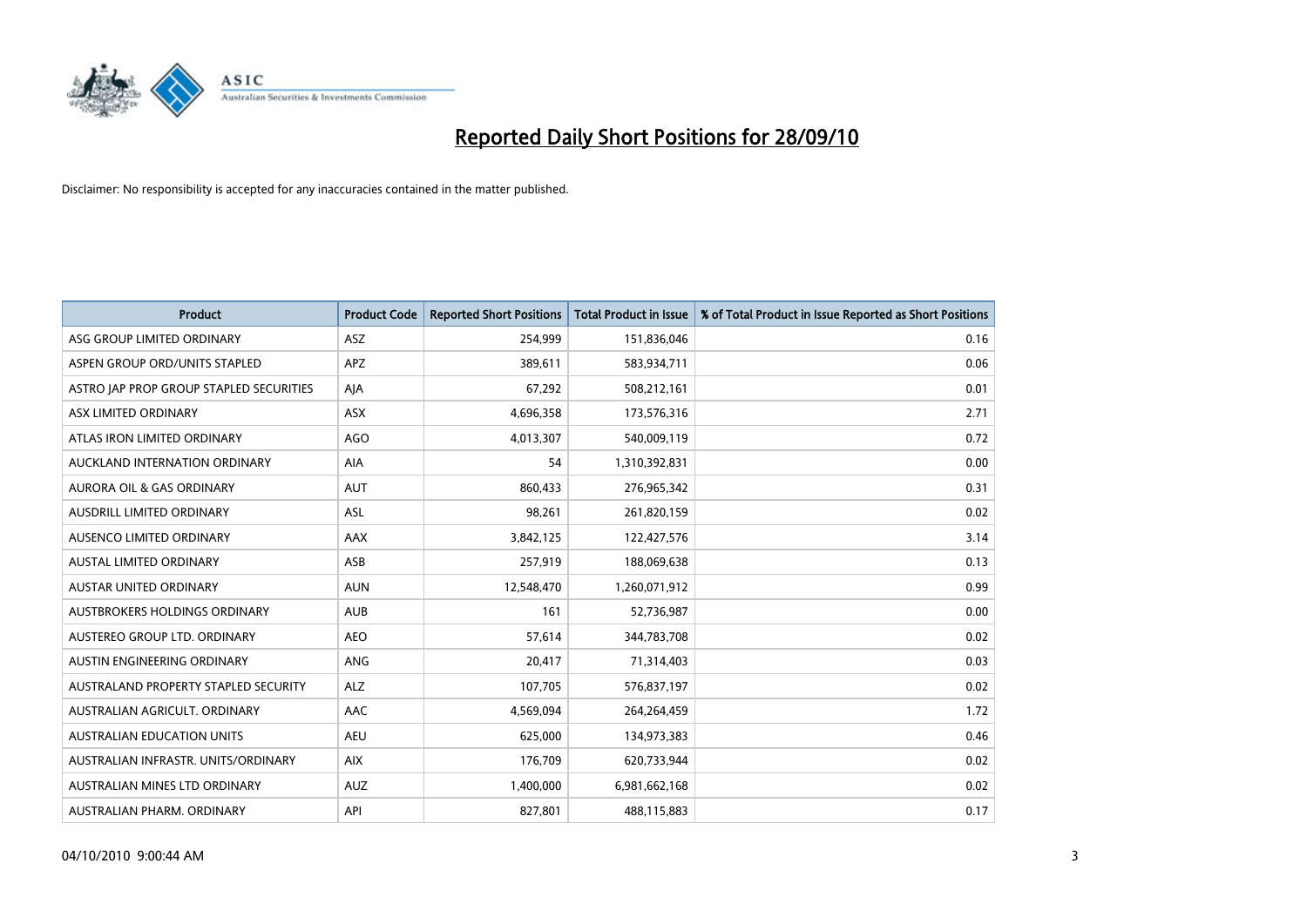

| <b>Product</b>                       | <b>Product Code</b> | <b>Reported Short Positions</b> | <b>Total Product in Issue</b> | % of Total Product in Issue Reported as Short Positions |
|--------------------------------------|---------------------|---------------------------------|-------------------------------|---------------------------------------------------------|
| AVEXA LIMITED ORDINARY               | <b>AVX</b>          | 243,657                         | 847,688,779                   | 0.03                                                    |
| AVOCA RESOURCES ORDINARY             | <b>AVO</b>          | 6,898,448                       | 290,892,011                   | 2.36                                                    |
| AWB LIMITED ORDINARY                 | AWB                 | 1,119,884                       | 817,304,356                   | 0.13                                                    |
| AWE LIMITED ORDINARY                 | <b>AWE</b>          | 865,938                         | 521,871,941                   | 0.18                                                    |
| AXA ASIA PACIFIC ORDINARY            | <b>AXA</b>          | 6,064,277                       | 2,067,095,545                 | 0.29                                                    |
| BANK OF QUEENSLAND. ORDINARY         | <b>BOQ</b>          | 1,503,735                       | 215,681,127                   | 0.69                                                    |
| <b>BANNERMAN RESOURCES ORDINARY</b>  | <b>BMN</b>          | 278,579                         | 201,710,934                   | 0.14                                                    |
| <b>BASS STRAIT OIL CO ORDINARY</b>   | <b>BAS</b>          | 1,482                           | 291,030,250                   | 0.00                                                    |
| <b>BAUXITE RESOURCE LTD ORDINARY</b> | <b>BAU</b>          | 44,797                          | 234,379,896                   | 0.02                                                    |
| BEACH ENERGY LIMITED ORDINARY        | <b>BPT</b>          | 1,407,843                       | 1,092,548,972                 | 0.12                                                    |
| BENDIGO AND ADELAIDE ORDINARY        | <b>BEN</b>          | 3,779,237                       | 354,523,668                   | 1.08                                                    |
| <b>BENDIGO MINING LTD ORDINARY</b>   | <b>BDG</b>          | 15,106,409                      | 509,712,735                   | 2.97                                                    |
| BERKELEY RESOURCES ORDINARY          | <b>BKY</b>          | 8,093                           | 137,590,319                   | 0.00                                                    |
| <b>BHP BILLITON LIMITED ORDINARY</b> | <b>BHP</b>          | 38,957,806                      | 3,356,081,497                 | 1.12                                                    |
| <b>BILLABONG ORDINARY</b>            | <b>BBG</b>          | 5,613,168                       | 253,122,552                   | 2.23                                                    |
| <b>BIOTA HOLDINGS ORDINARY</b>       | <b>BTA</b>          | 1,571,087                       | 179,878,356                   | 0.87                                                    |
| <b>BISALLOY STEEL ORDINARY</b>       | <b>BIS</b>          | 84,480                          | 216,455,965                   | 0.04                                                    |
| BKI INVESTMENT LTD ORDINARY          | <b>BKI</b>          | 508                             | 420,919,092                   | 0.00                                                    |
| <b>BLACKTHORN RESOURCES ORDINARY</b> | <b>BTR</b>          | 35,848                          | 106,885,300                   | 0.03                                                    |
| BLUESCOPE STEEL LTD ORDINARY         | <b>BSL</b>          | 17,101,825                      | 1,823,322,017                 | 0.92                                                    |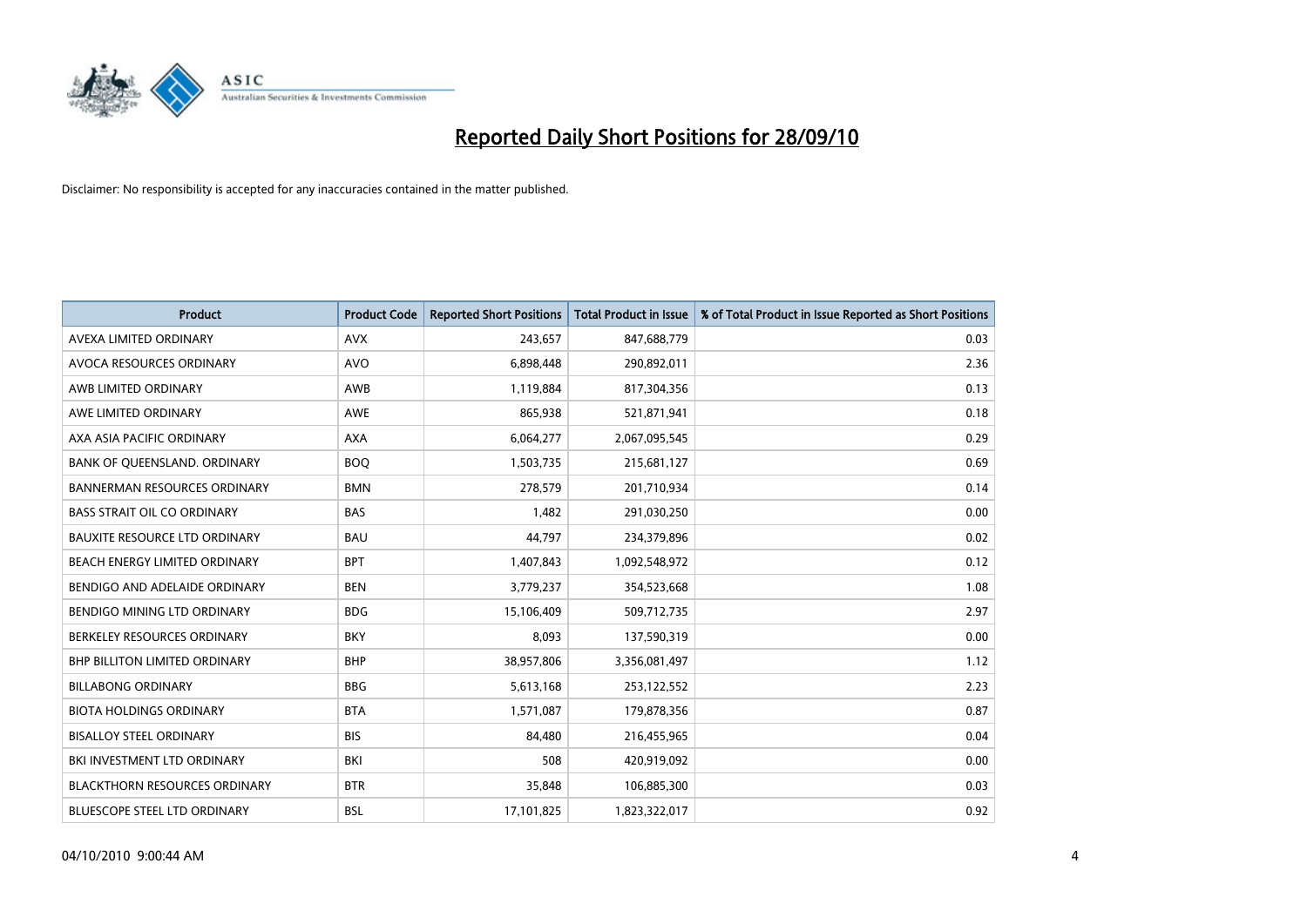

| <b>Product</b>                           | <b>Product Code</b> | <b>Reported Short Positions</b> | Total Product in Issue | % of Total Product in Issue Reported as Short Positions |
|------------------------------------------|---------------------|---------------------------------|------------------------|---------------------------------------------------------|
| <b>BOART LONGYEAR ORDINARY</b>           | <b>BLY</b>          | 3,406,406                       | 461,163,412            | 0.73                                                    |
| <b>BOOM LOGISTICS ORDINARY</b>           | <b>BOL</b>          | 337,999                         | 460,795,156            | 0.07                                                    |
| <b>BORAL LIMITED, ORDINARY</b>           | <b>BLD</b>          | 22,462,264                      | 718,853,617            | 3.13                                                    |
| BOTSWANA METALS LTD ORDINARY             | <b>BML</b>          | 7,000                           | 106,087,760            | 0.01                                                    |
| <b>BOW ENERGY LIMITED ORDINARY</b>       | <b>BOW</b>          | 2,951,493                       | 280,607,187            | 1.04                                                    |
| <b>BRADKEN LIMITED ORDINARY</b>          | <b>BKN</b>          | 637,195                         | 139,346,259            | 0.45                                                    |
| <b>BRAMBLES LIMITED ORDINARY</b>         | <b>BXB</b>          | 12,059,409                      | 1,422,587,768          | 0.82                                                    |
| <b>BREVILLE GROUP LTD ORDINARY</b>       | <b>BRG</b>          | 2,740                           | 129,515,322            | 0.00                                                    |
| BRICKWORKS LIMITED ORDINARY              | <b>BKW</b>          | 27,111                          | 147,235,904            | 0.03                                                    |
| <b>BROCKMAN RESOURCES ORDINARY</b>       | <b>BRM</b>          | 203,620                         | 141,588,151            | 0.15                                                    |
| BT INVESTMENT MNGMNT ORDINARY            | <b>BTT</b>          | 543,614                         | 160,000,000            | 0.34                                                    |
| <b>BUNNINGS WAREHOUSE ORDINARY UNITS</b> | <b>BWP</b>          | 444,232                         | 427,042,646            | 0.11                                                    |
| <b>BURU ENERGY ORDINARY</b>              | <b>BRU</b>          | 171,612                         | 182,769,813            | 0.09                                                    |
| <b>CABCHARGE AUSTRALIA ORDINARY</b>      | CAB                 | 2,521,268                       | 120,437,014            | 2.07                                                    |
| CALTEX AUSTRALIA ORDINARY                | <b>CTX</b>          | 6,870,485                       | 270,000,000            | 2.52                                                    |
| CAMPBELL BROTHERS ORDINARY               | <b>CPB</b>          | 544,303                         | 63,517,495             | 0.86                                                    |
| CAPE LAMBERT RES LTD ORDINARY            | <b>CFE</b>          | 378,889                         | 593,166,467            | 0.06                                                    |
| <b>CARBON ENERGY ORDINARY</b>            | <b>CNX</b>          | 518,472                         | 609,497,650            | 0.07                                                    |
| <b>CARDNO LIMITED ORDINARY</b>           | CDD                 | 12,795                          | 105,599,600            | 0.01                                                    |
| CARNARVON PETROLEUM ORDINARY             | <b>CVN</b>          | 2,310,888                       | 686,759,634            | 0.33                                                    |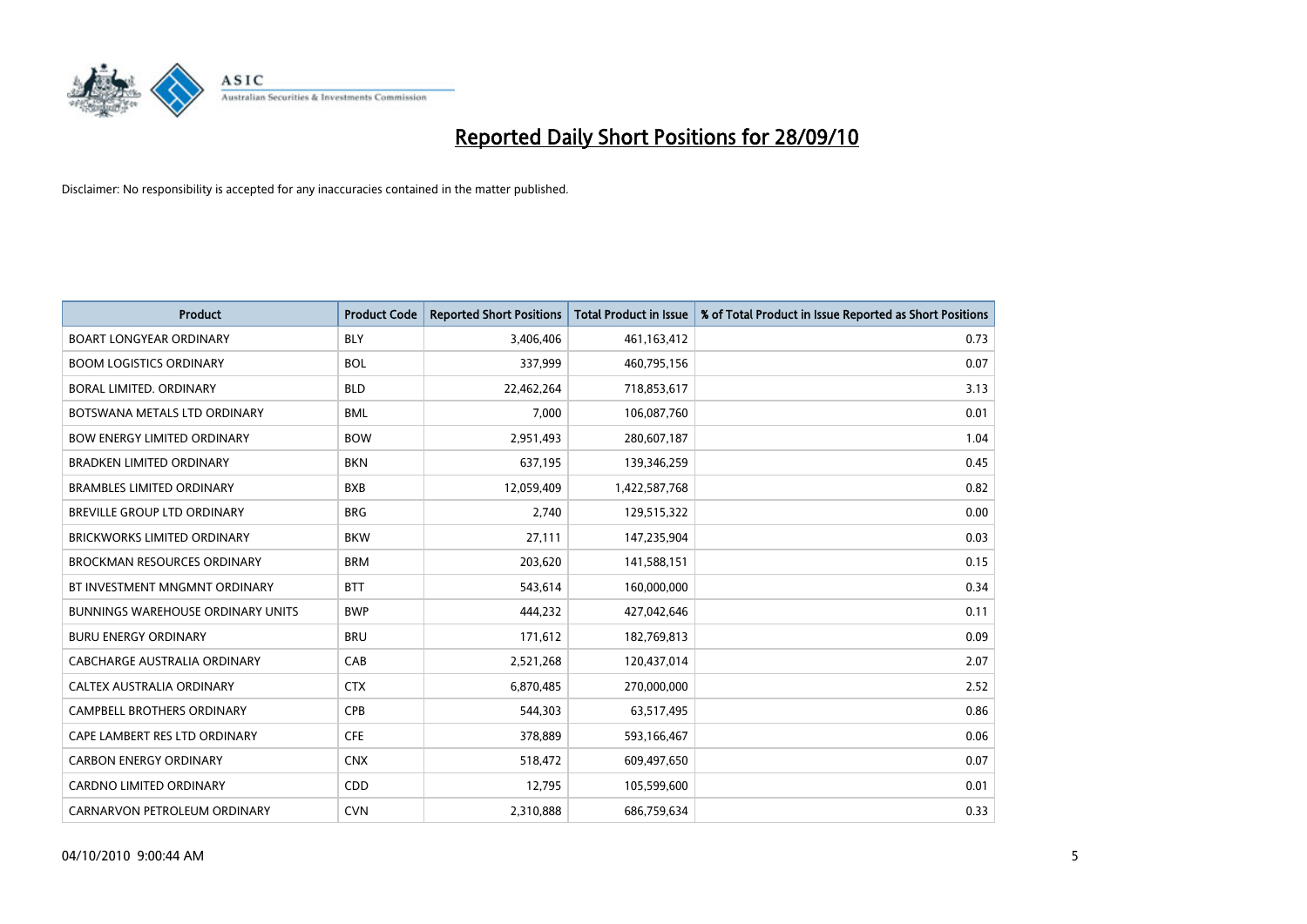

| <b>Product</b>                                | <b>Product Code</b> | <b>Reported Short Positions</b> | <b>Total Product in Issue</b> | % of Total Product in Issue Reported as Short Positions |
|-----------------------------------------------|---------------------|---------------------------------|-------------------------------|---------------------------------------------------------|
| <b>CARNEGIE WAVE ENERGY ORDINARY</b>          | <b>CWE</b>          | 83,000                          | 565,237,627                   | 0.01                                                    |
| CARPATHIAN RESOURCES ORDINARY                 | <b>CPN</b>          | 75,000                          | 265,533,501                   | 0.03                                                    |
| CARPENTARIA EXP. LTD ORDINARY                 | CAP                 | 9,777                           | 93,821,301                    | 0.01                                                    |
| CARSALES.COM LTD ORDINARY                     | <b>CRZ</b>          | 1,011,843                       | 232,500,800                   | 0.43                                                    |
| CASH CONVERTERS ORD/DIV ACCESS                | CCV                 | 30,519                          | 379,761,025                   | 0.00                                                    |
| <b>CASPIAN OIL &amp; GAS ORDINARY</b>         | <b>CIG</b>          | 50.000                          | 1,331,500,513                 | 0.00                                                    |
| CATALPA RESOURCES ORDINARY                    | CAH                 | 87,629                          | 162,752,409                   | 0.05                                                    |
| <b>CEC GROUP LIMITED ORDINARY</b>             | <b>CEG</b>          | 1,750                           | 79,662,662                    | 0.00                                                    |
| <b>CELLNET GROUP ORDINARY</b>                 | <b>CLT</b>          | 1,342                           | 73,122,185                    | 0.00                                                    |
| CENTENNIAL COAL ORDINARY                      | <b>CEY</b>          | 693,072                         | 395,028,737                   | 0.18                                                    |
| CENTRAL PETROLEUM ORDINARY                    | <b>CTP</b>          | 11,455                          | 907,297,842                   | 0.00                                                    |
| CENTRO PROPERTIES UNITS/ORD STAPLED           | <b>CNP</b>          | 324,031                         | 972,414,514                   | 0.03                                                    |
| <b>CENTRO RETAIL GROUP STAPLED SECURITIES</b> | <b>CER</b>          | 726,032                         | 2,286,399,424                 | 0.03                                                    |
| <b>CERAMIC FUEL CELLS ORDINARY</b>            | CFU                 | 138,346                         | 1,195,446,166                 | 0.01                                                    |
| <b>CFS RETAIL PROPERTY UNITS</b>              | <b>CFX</b>          | 48,999,504                      | 2,530,069,990                 | 1.93                                                    |
| <b>CGA MINING LIMITED ORDINARY</b>            | <b>CGX</b>          | 218.981                         | 331,294,976                   | 0.06                                                    |
| <b>CHALLENGER DIV.PRO. STAPLED UNITS</b>      | <b>CDI</b>          | 32,116                          | 913,426,007                   | 0.00                                                    |
| CHALLENGER F.S.G.LTD ORDINARY                 | CGF                 | 10,059,366                      | 499,473,232                   | 2.00                                                    |
| <b>CHALLENGER INFRAST, STAPLED UNITS</b>      | <b>CIF</b>          | 8,420                           | 317,471,579                   | 0.00                                                    |
| CHANDLER MACLEOD LTD ORDINARY                 | <b>CMG</b>          | 11,970                          | 421,812,960                   | 0.00                                                    |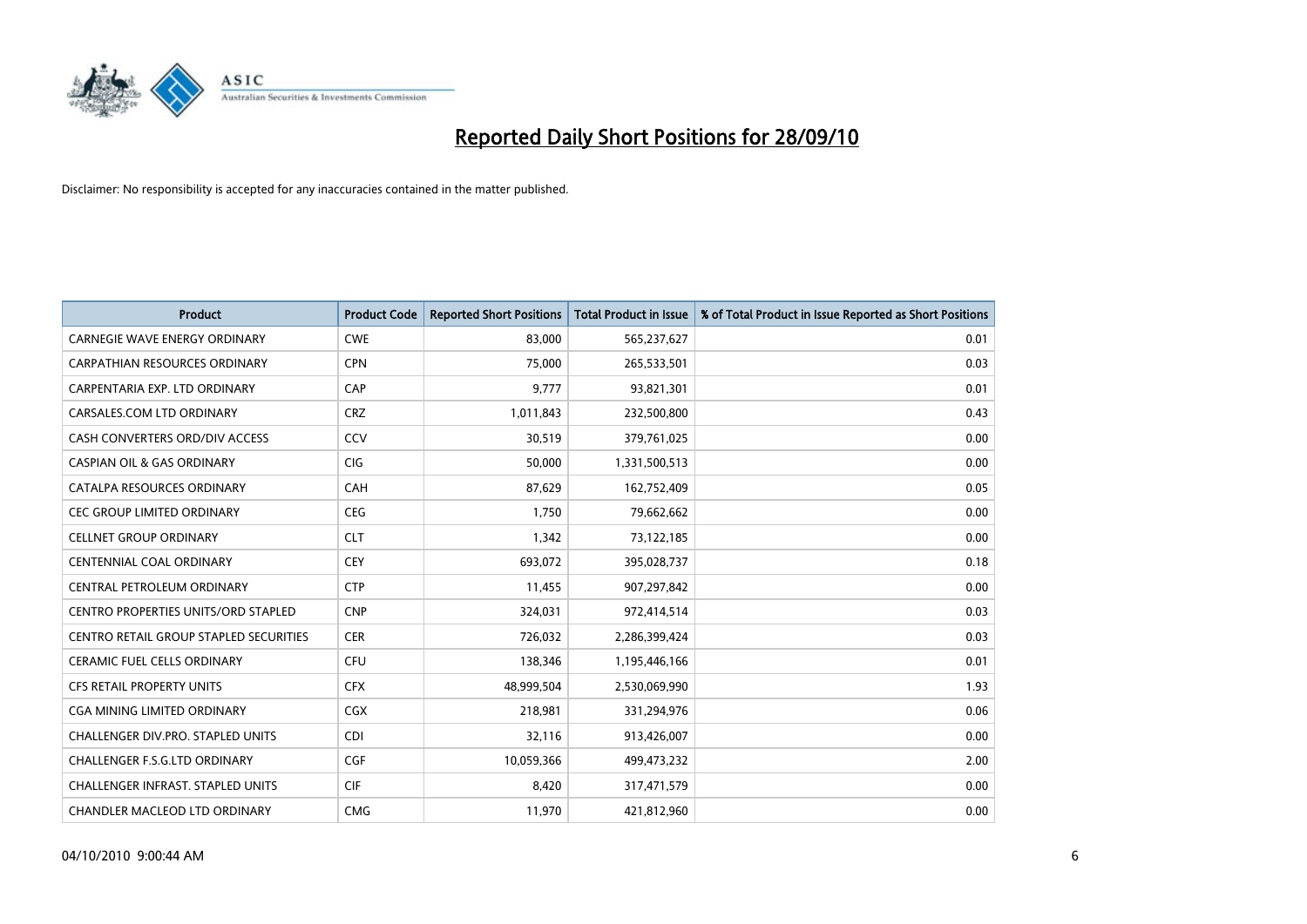

| <b>Product</b>                          | <b>Product Code</b> | <b>Reported Short Positions</b> | <b>Total Product in Issue</b> | % of Total Product in Issue Reported as Short Positions |
|-----------------------------------------|---------------------|---------------------------------|-------------------------------|---------------------------------------------------------|
| CHARTER HALL GROUP STAPLED US PROHIBIT. | <b>CHC</b>          | 1,201,199                       | 1,225,365,088                 | 0.09                                                    |
| <b>CHARTER HALL OFFICE UNIT</b>         | COO                 | 918,277                         | 493,319,730                   | 0.19                                                    |
| <b>CHARTER HALL RETAIL UNITS</b>        | <b>CQR</b>          | 429,769                         | 305,810,723                   | 0.13                                                    |
| CHEMGENEX PHARMACEUT ORDINARY           | <b>CXS</b>          | 221,509                         | 283,348,870                   | 0.08                                                    |
| CITADEL RESOURCE GRP ORDINARY           | CGG                 | 2,846,305                       | 2,367,460,116                 | 0.11                                                    |
| CITIGOLD CORP LTD ORDINARY              | <b>CTO</b>          | 2,098,686                       | 964,512,301                   | 0.22                                                    |
| CLINUVEL PHARMACEUT, ORDINARY           | <b>CUV</b>          | 41.277                          | 303,443,665                   | 0.01                                                    |
| <b>CLOUGH LIMITED ORDINARY</b>          | <b>CLO</b>          | 442,415                         | 771,806,269                   | 0.05                                                    |
| <b>COAL &amp; ALLIED ORDINARY</b>       | <b>CNA</b>          | 1,595                           | 86,584,735                    | 0.00                                                    |
| COAL OF AFRICA LTD ORDINARY             | <b>CZA</b>          | 1,924,758                       | 530,514,663                   | 0.37                                                    |
| <b>COALSPUR MINES LTD ORDINARY</b>      | CPL                 | 873,885                         | 379,088,134                   | 0.23                                                    |
| COCA-COLA AMATIL ORDINARY               | <b>CCL</b>          | 4,159,394                       | 754,615,919                   | 0.54                                                    |
| <b>COCHLEAR LIMITED ORDINARY</b>        | COH                 | 745,422                         | 56,574,987                    | 1.31                                                    |
| <b>COCKATOO COAL ORDINARY</b>           | <b>COK</b>          | 5,251,806                       | 868,499,759                   | 0.61                                                    |
| COEUR D'ALENE MINES. CDI 1:1            | <b>CXC</b>          | 1,000                           | 4,427,833                     | 0.02                                                    |
| <b>COFFEY INTERNATIONAL ORDINARY</b>    | COF                 | 5.744                           | 129,035,760                   | 0.00                                                    |
| COMMONWEALTH BANK, ORDINARY             | <b>CBA</b>          | 16,992,482                      | 1,548,872,074                 | 1.04                                                    |
| COMMONWEALTH PROP ORDINARY UNITS        | <b>CPA</b>          | 16,107,457                      | 2,012,803,230                 | 0.82                                                    |
| <b>COMPASS RESOURCES ORDINARY</b>       | <b>CMR</b>          | 101,480                         | 147,402,920                   | 0.07                                                    |
| <b>COMPUTERSHARE LTD ORDINARY</b>       | <b>CPU</b>          | 4,935,121                       | 555,664,059                   | 0.88                                                    |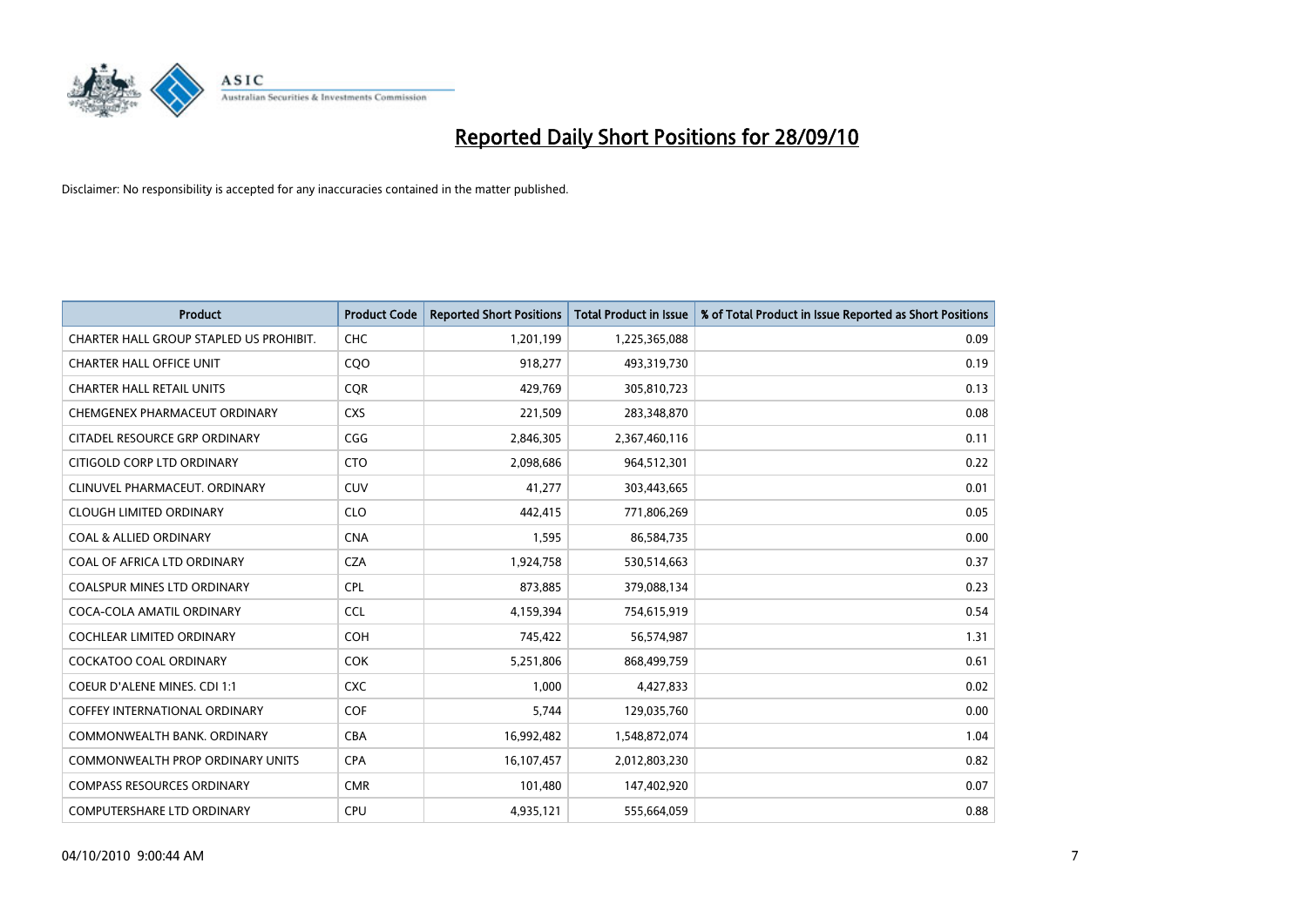

| <b>Product</b>                      | <b>Product Code</b> | <b>Reported Short Positions</b> | <b>Total Product in Issue</b> | % of Total Product in Issue Reported as Short Positions |
|-------------------------------------|---------------------|---------------------------------|-------------------------------|---------------------------------------------------------|
| <b>CONNECTEAST GROUP STAPLED</b>    | <b>CEU</b>          | 31,356,675                      | 3,940,145,951                 | 0.80                                                    |
| CONQUEST MINING ORDINARY            | <b>COT</b>          | 3,954,384                       | 375,898,722                   | 1.05                                                    |
| CONSOLIDATED MEDIA, ORDINARY        | <b>CMI</b>          | 3,192,200                       | 596,758,471                   | 0.54                                                    |
| CONTANGO MICROCAP ORDINARY          | <b>CTN</b>          | 7,500                           | 150,088,688                   | 0.00                                                    |
| <b>COOPER ENERGY LTD ORDINARY</b>   | <b>COE</b>          | 69,562                          | 292,576,001                   | 0.03                                                    |
| COPPER STRIKE LTD ORDINARY          | <b>CSE</b>          | 714                             | 129,455,571                   | 0.00                                                    |
| <b>COUNT FINANCIAL ORDINARY</b>     | COU                 | 1,382,550                       | 260,258,799                   | 0.53                                                    |
| <b>CRANE GROUP LIMITED ORDINARY</b> | <b>CRG</b>          | 3,083,901                       | 78,286,427                    | 3.91                                                    |
| CROMWELL GROUP STAPLED SECURITIES   | <b>CMW</b>          | 139,410                         | 902,268,478                   | 0.02                                                    |
| <b>CROWN LIMITED ORDINARY</b>       | <b>CWN</b>          | 4,862,965                       | 753,555,290                   | 0.62                                                    |
| <b>CSG LIMITED ORDINARY</b>         | CSV                 | 285,603                         | 244,269,695                   | 0.12                                                    |
| <b>CSL LIMITED ORDINARY</b>         | <b>CSL</b>          | 9,239,933                       | 549,967,860                   | 1.63                                                    |
| <b>CSR LIMITED ORDINARY</b>         | <b>CSR</b>          | 5,364,355                       | 1,517,907,314                 | 0.34                                                    |
| <b>CUDECO LIMITED ORDINARY</b>      | CDU                 | 669,279                         | 136,065,740                   | 0.50                                                    |
| <b>CUSTOMERS LIMITED ORDINARY</b>   | <b>CUS</b>          | 127,183                         | 135,521,531                   | 0.09                                                    |
| DART ENERGY LTD ORDINARY            | <b>DTE</b>          | 1,342,920                       | 419,748,184                   | 0.31                                                    |
| DAVID JONES LIMITED ORDINARY        | <b>DJS</b>          | 20,148,389                      | 510,945,759                   | 3.93                                                    |
| DECMIL GROUP LIMITED ORDINARY       | <b>DCG</b>          | 17,397                          | 123,804,568                   | 0.01                                                    |
| DEEP YELLOW LIMITED ORDINARY        | <b>DYL</b>          | 15,876                          | 1,125,814,458                 | 0.00                                                    |
| DEVINE LIMITED ORDINARY             | <b>DVN</b>          | 1.000                           | 634,918,223                   | 0.00                                                    |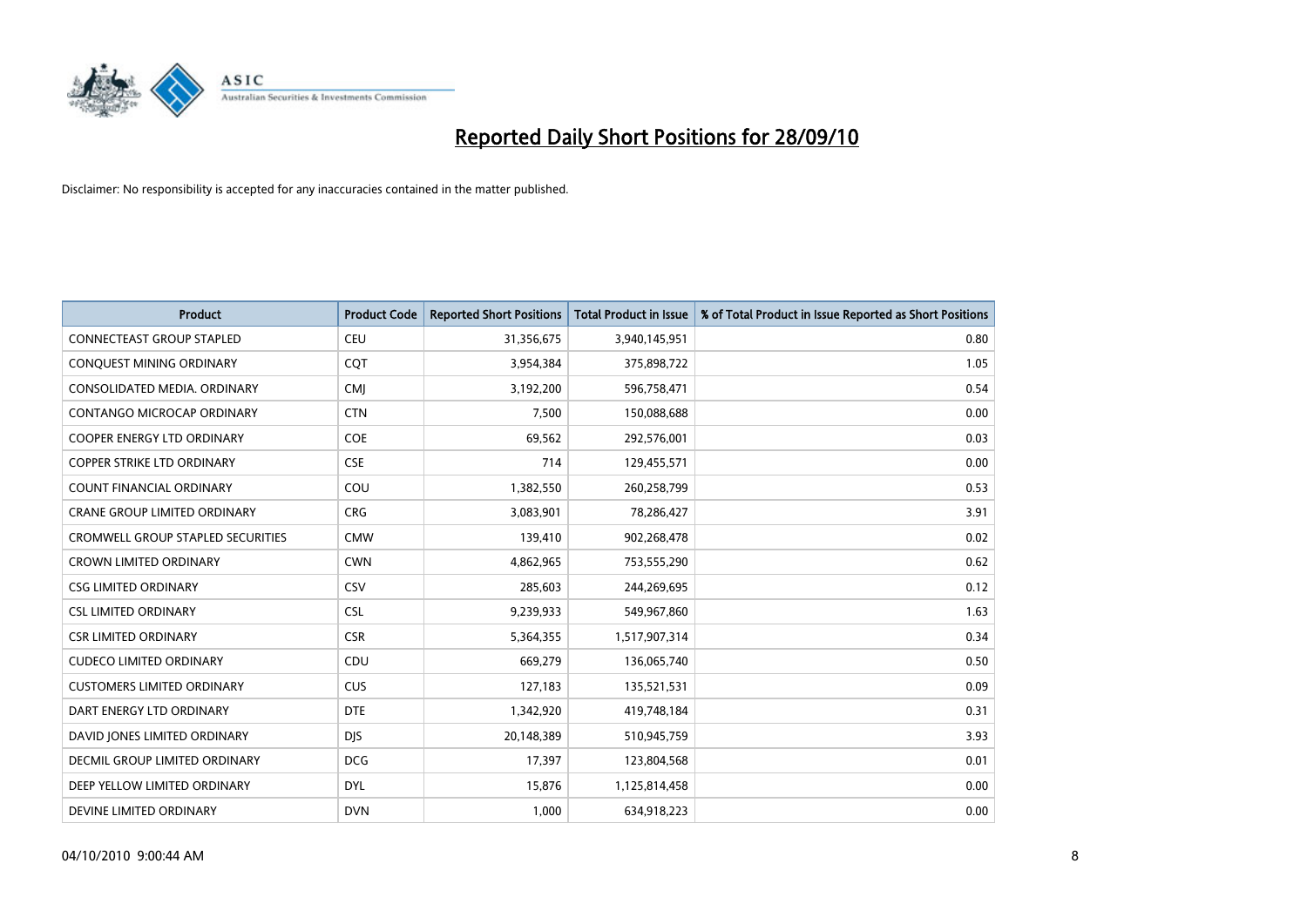

| <b>Product</b>                            | <b>Product Code</b> | <b>Reported Short Positions</b> | <b>Total Product in Issue</b> | % of Total Product in Issue Reported as Short Positions |
|-------------------------------------------|---------------------|---------------------------------|-------------------------------|---------------------------------------------------------|
| DEXUS PROPERTY GROUP STAPLED UNITS        | <b>DXS</b>          | 17,961,846                      | 4,839,024,176                 | 0.36                                                    |
| DISCOVERY METALS LTD ORDINARY             | <b>DML</b>          | 406,250                         | 302,202,585                   | 0.12                                                    |
| <b>DOMINION MINING ORDINARY</b>           | <b>DOM</b>          | 337,703                         | 103,327,059                   | 0.33                                                    |
| DOMINO PIZZA ENTERPR ORDINARY             | <b>DMP</b>          | 2                               | 68,407,674                    | 0.00                                                    |
| DOWNER EDI LIMITED ORDINARY               | <b>DOW</b>          | 2,889,861                       | 338,466,351                   | 0.85                                                    |
| DUET GROUP STAPLED US PROHIBIT.           | <b>DUE</b>          | 337,051                         | 887,304,690                   | 0.04                                                    |
| DULUXGROUP LIMITED ORDINARY               | <b>DLX</b>          | 56,389                          | 366,945,710                   | 0.00                                                    |
| <b>EASTERN STAR GAS ORDINARY</b>          | ESG                 | 4,056,739                       | 991,302,041                   | 0.40                                                    |
| EDT RETAIL TRUST UNITS                    | <b>EDT</b>          | 99,457                          | 4,700,290,868                 | 0.00                                                    |
| <b>ELDERS LIMITED ORDINARY</b>            | <b>ELD</b>          | 16,997,790                      | 448,598,480                   | 3.78                                                    |
| ELDORADO GOLD CORP CDI 1:1                | EAU                 | 43,669                          | 21,671,827                    | 0.20                                                    |
| ELIXIR PETROLEUM LTD ORDINARY             | <b>EXR</b>          | 324,400                         | 188,988,472                   | 0.17                                                    |
| <b>EMECO HOLDINGS ORDINARY</b>            | <b>EHL</b>          | 760,774                         | 631,237,586                   | 0.12                                                    |
| <b>ENERGY RESOURCES ORDINARY 'A'</b>      | <b>ERA</b>          | 760,591                         | 190,737,934                   | 0.39                                                    |
| <b>ENERGY WORLD CORPOR, ORDINARY</b>      | <b>EWC</b>          | 6,752,580                       | 1,561,166,672                 | 0.42                                                    |
| ENTEK ENERGY LTD ORDINARY                 | <b>ETE</b>          | 489,903                         | 225,192,535                   | 0.22                                                    |
| <b>ENTELLECT SOLUTIONS ORDINARY</b>       | <b>ESN</b>          | 464,050                         | 1,740,334,200                 | 0.03                                                    |
| <b>ENVESTRA LIMITED ORDINARY</b>          | <b>ENV</b>          | 1,200,513                       | 1,386,827,962                 | 0.09                                                    |
| EQUINOX MINERALS LTD CHESS DEPOSITARY INT | EON                 | 4,518,597                       | 707,868,211                   | 0.63                                                    |
| EVEREST FINANCIAL ORDINARY                | <b>EFG</b>          | 4.300                           | 251,442,316                   | 0.00                                                    |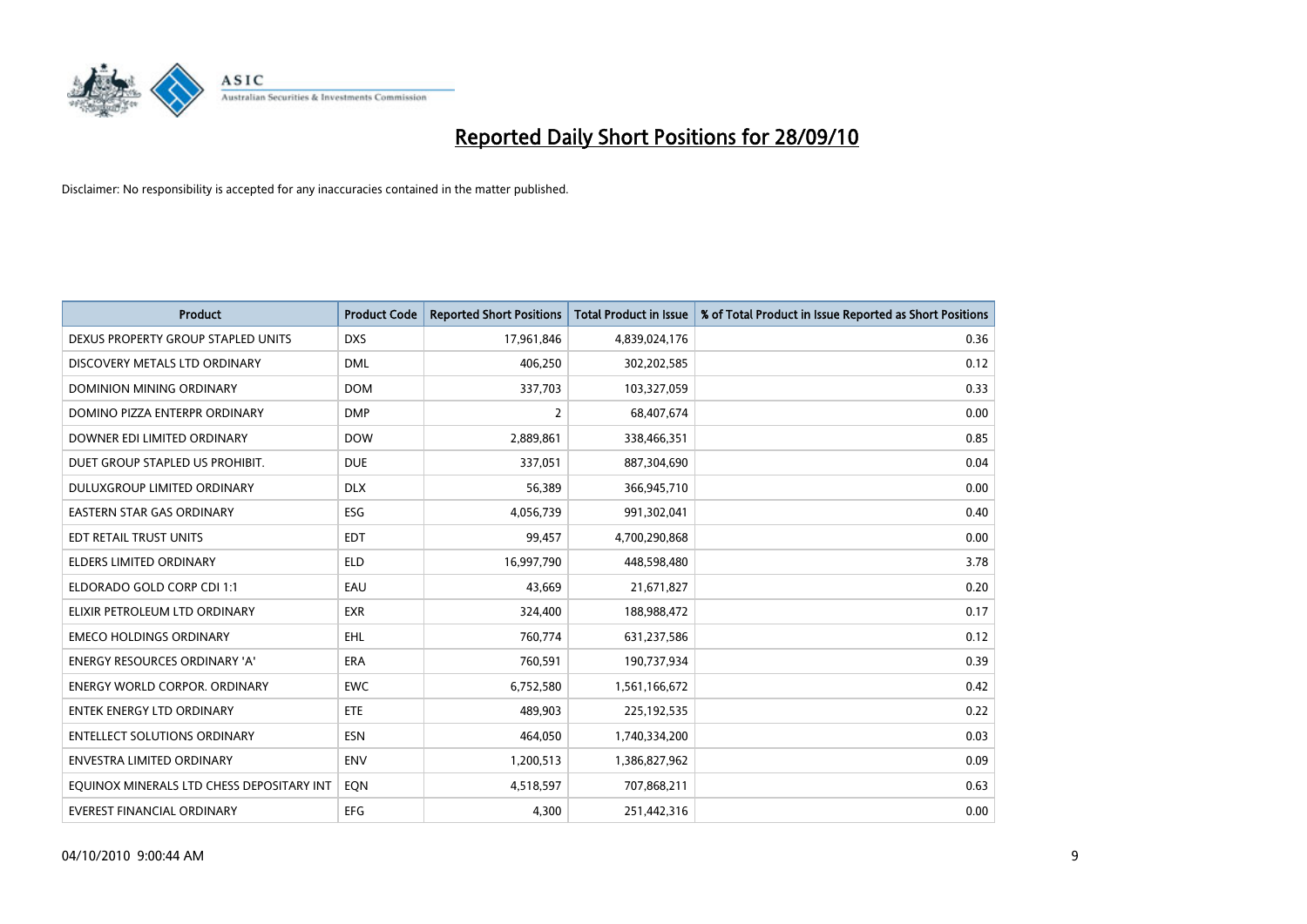

| <b>Product</b>                        | <b>Product Code</b> | <b>Reported Short Positions</b> | <b>Total Product in Issue</b> | % of Total Product in Issue Reported as Short Positions |
|---------------------------------------|---------------------|---------------------------------|-------------------------------|---------------------------------------------------------|
| <b>EXTRACT RESOURCES ORDINARY</b>     | <b>EXT</b>          | 975,731                         | 243,302,298                   | 0.40                                                    |
| FAIRFAX MEDIA LTD ORDINARY            | <b>FXI</b>          | 263,553,983                     | 2,351,955,725                 | 11.20                                                   |
| <b>FANTASTIC HOLDINGS ORDINARY</b>    | <b>FAN</b>          | 3,000                           | 102,693,495                   | 0.00                                                    |
| FERRAUS LIMITED ORDINARY              | <b>FRS</b>          | 370                             | 202,695,137                   | 0.00                                                    |
| FISHER & PAYKEL APP. ORDINARY         | <b>FPA</b>          | 9,814,113                       | 724,235,162                   | 1.35                                                    |
| FISHER & PAYKEL H. ORDINARY           | <b>FPH</b>          | 1,922,540                       | 517,418,502                   | 0.37                                                    |
| FKP PROPERTY GROUP STAPLED SECURITIES | <b>FKP</b>          | 4,178,987                       | 1,166,821,398                 | 0.35                                                    |
| FLEETWOOD CORP ORDINARY               | <b>FWD</b>          | 58,835                          | 56,793,098                    | 0.10                                                    |
| FLETCHER BUILDING ORDINARY            | <b>FBU</b>          | 586,889                         | 611,250,393                   | 0.09                                                    |
| FLEXIGROUP LIMITED ORDINARY           | <b>FXL</b>          | 50,693                          | 275,472,492                   | 0.02                                                    |
| FLIGHT CENTRE ORDINARY                | <b>FLT</b>          | 2,639,617                       | 99,784,513                    | 2.64                                                    |
| <b>FLINDERS MINES LTD ORDINARY</b>    | <b>FMS</b>          | 20,749,920                      | 1,820,149,571                 | 1.14                                                    |
| FORTE ENERGY NL ORDINARY              | <b>FTE</b>          | 2,658,986                       | 580,658,031                   | 0.46                                                    |
| <b>FORTESCUE METALS GRP ORDINARY</b>  | <b>FMG</b>          | 20,883,962                      | 3,109,200,216                 | 0.65                                                    |
| <b>FOSTER'S GROUP ORDINARY</b>        | <b>FGL</b>          | 4,608,291                       | 1,930,446,283                 | 0.24                                                    |
| FTD CORPORATION ORDINARY              | <b>FTD</b>          | 8.088                           | 100,421,069                   | 0.01                                                    |
| <b>FUNTASTIC LIMITED ORDINARY</b>     | <b>FUN</b>          | 322,528                         | 340,997,682                   | 0.09                                                    |
| <b>G.U.D. HOLDINGS ORDINARY</b>       | GUD                 | 155,552                         | 67,703,709                    | 0.22                                                    |
| <b>GALAXY RESOURCES ORDINARY</b>      | <b>GXY</b>          | 7,504                           | 190,553,358                   | 0.00                                                    |
| <b>GEODYNAMICS LIMITED ORDINARY</b>   | GDY                 | 323,007                         | 292,840,219                   | 0.11                                                    |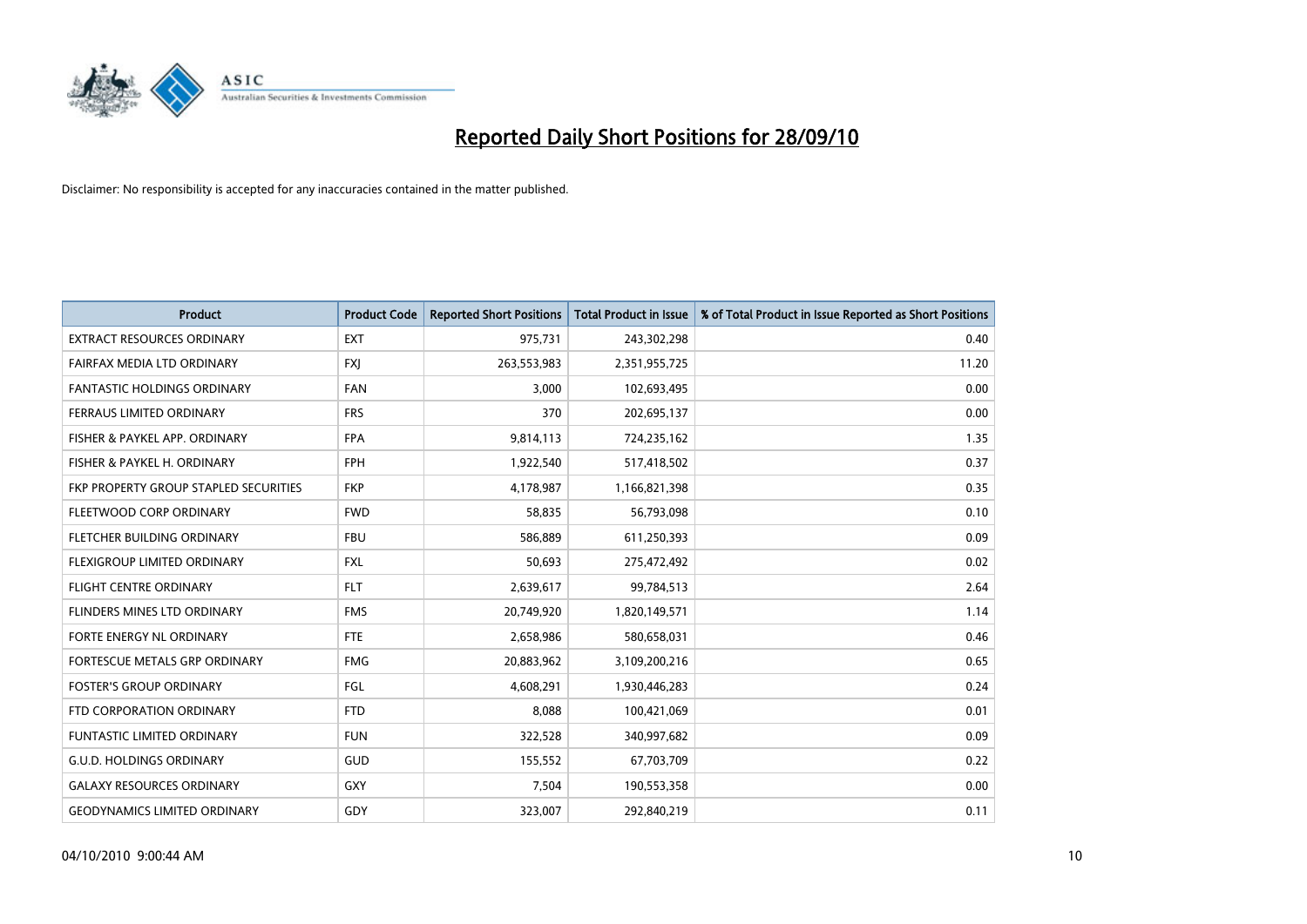

| <b>Product</b>                                   | <b>Product Code</b> | <b>Reported Short Positions</b> | <b>Total Product in Issue</b> | % of Total Product in Issue Reported as Short Positions |
|--------------------------------------------------|---------------------|---------------------------------|-------------------------------|---------------------------------------------------------|
| <b>GINDALBIE METALS LTD ORDINARY</b>             | <b>GBG</b>          | 9,367,993                       | 849,478,099                   | 1.09                                                    |
| <b>GIRALIA RESOURCES NL ORDINARY</b>             | <b>GIR</b>          | 308,188                         | 179,135,170                   | 0.16                                                    |
| <b>GLOBAL MINING ORDINARY</b>                    | <b>GMI</b>          | 8,951                           | 191,820,968                   | 0.00                                                    |
| <b>GLOUCESTER COAL ORDINARY</b>                  | GCL                 | 278,684                         | 81,962,133                    | 0.34                                                    |
| <b>GLOUCESTER COAL ORDINARY EX OFFER</b>         | <b>GCLN</b>         |                                 | 47,674,118                    | 0.00                                                    |
| <b>GME RESOURCES LTD ORDINARY</b>                | <b>GME</b>          | 800                             | 302,352,750                   | 0.00                                                    |
| <b>GOLDEN GATE PETROL ORDINARY</b>               | GGP                 | 11,538                          | 975,826,623                   | 0.00                                                    |
| <b>GOLDEN WEST RESOURCE ORDINARY</b>             | GWR                 | 1,617                           | 164,606,127                   | 0.00                                                    |
| <b>GOODMAN FIELDER, ORDINARY</b>                 | <b>GFF</b>          | 13,834,406                      | 1,380,386,438                 | 1.02                                                    |
| <b>GOODMAN GROUP STAPLED US PROHIBIT.</b>        | <b>GMG</b>          | 4,048,122                       | 6,369,751,394                 | 0.06                                                    |
| <b>GPT GROUP STAPLED SEC.</b>                    | <b>GPT</b>          | 9,326,887                       | 1,855,529,431                 | 0.48                                                    |
| <b>GRAINCORP LIMITED A CLASS ORDINARY</b>        | <b>GNC</b>          | 976,464                         | 198,318,900                   | 0.48                                                    |
| <b>GRANGE RESOURCES, ORDINARY</b>                | <b>GRR</b>          | 1,863,594                       | 1,152,077,403                 | 0.16                                                    |
| <b>GREENLAND MIN EN LTD ORDINARY</b>             | GGG                 | 285,000                         | 250,330,588                   | 0.11                                                    |
| <b>GRYPHON MINERALS LTD ORDINARY</b>             | GRY                 | 320,861                         | 248,225,371                   | 0.14                                                    |
| <b>GUINNESS PEAT GROUP. CHESS DEPOSITARY INT</b> | GPG                 | 55                              | 294,780,387                   | 0.00                                                    |
| <b>GUNNS LIMITED ORDINARY</b>                    | <b>GNS</b>          | 20,910,990                      | 806,734,892                   | 2.57                                                    |
| <b>GWA INTERNATIONAL ORDINARY</b>                | GWT                 | 3,819,602                       | 301,102,514                   | 1.28                                                    |
| HARVEY NORMAN ORDINARY                           | <b>HVN</b>          | 34,391,250                      | 1,062,316,784                 | 3.22                                                    |
| <b>HASTIE GROUP LIMITED ORDINARY</b>             | <b>HST</b>          | 175,952                         | 239,716,924                   | 0.07                                                    |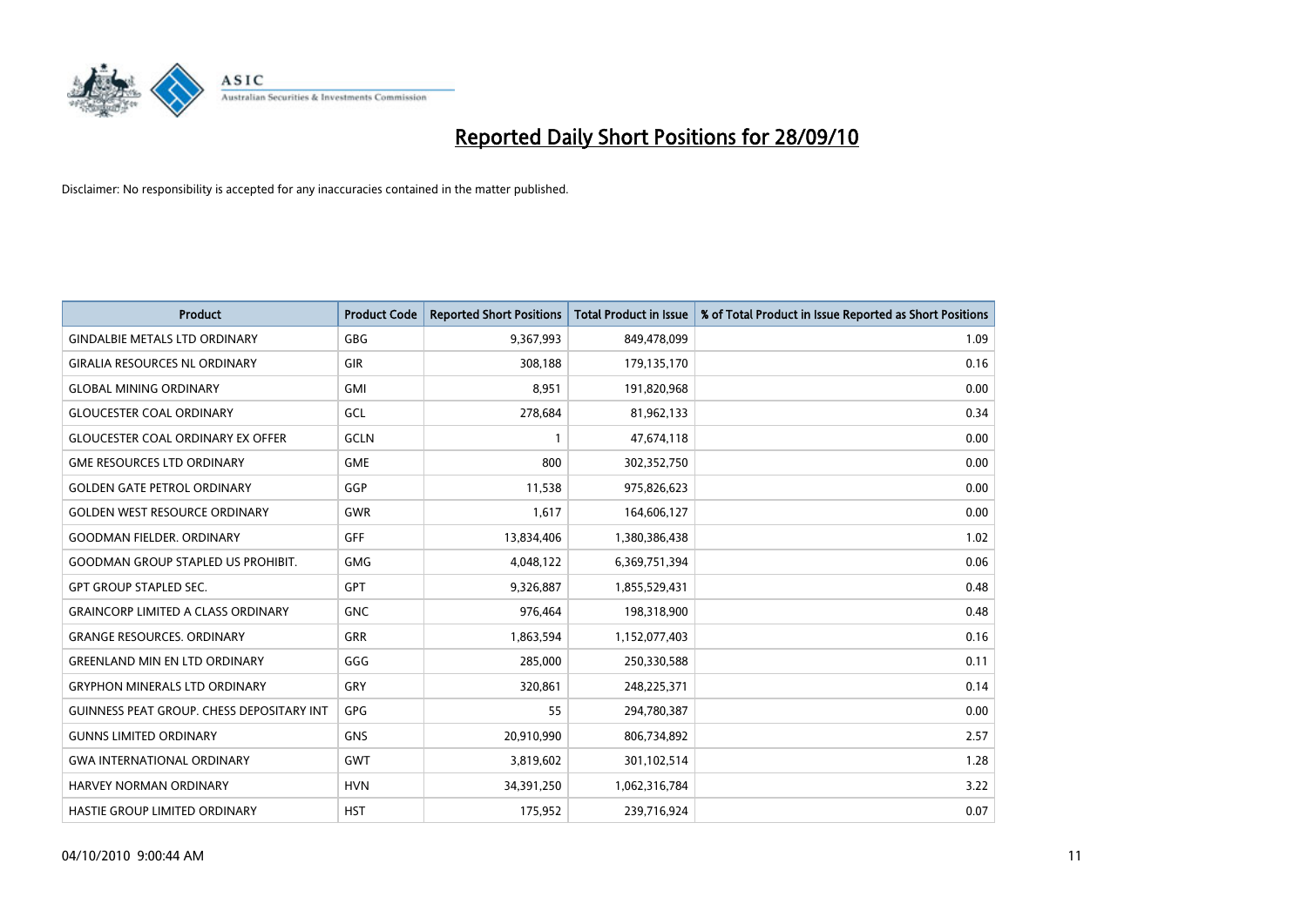

| <b>Product</b>                        | <b>Product Code</b> | <b>Reported Short Positions</b> | Total Product in Issue | % of Total Product in Issue Reported as Short Positions |
|---------------------------------------|---------------------|---------------------------------|------------------------|---------------------------------------------------------|
| HASTINGS DIVERSIFIED STAPLED SECURITY | <b>HDF</b>          | 339,172                         | 513,336,482            | 0.05                                                    |
| HEALTHSCOPE LIMITED ORDINARY          | <b>HSP</b>          | 915,971                         | 317,988,715            | 0.28                                                    |
| <b>HEARTWARE INT INC CDI 35:1</b>     | <b>HIN</b>          | 272,008                         | 66,059,280             | 0.41                                                    |
| <b>HENDERSON GROUP CDI 1:1</b>        | <b>HGG</b>          | 8,446,975                       | 566,751,863            | 1.49                                                    |
| HFA HOLDINGS LIMITED ORDINARY         | <b>HFA</b>          | 1,820,937                       | 469,330,170            | 0.38                                                    |
| <b>HIGHLANDS PACIFIC ORDINARY</b>     | <b>HIG</b>          | 2,382,826                       | 683,112,148            | 0.35                                                    |
| HILLS INDUSTRIES LTD ORDINARY         | HIL.                | 1,115,474                       | 248,676,841            | 0.45                                                    |
| HORIZON OIL LIMITED ORDINARY          | <b>HZN</b>          | 2,819,585                       | 1,130,311,515          | 0.24                                                    |
| HUNNU COAL LIMITED ORDINARY           | <b>HUN</b>          | 3,388                           | 109,600,002            | 0.00                                                    |
| <b>ICON ENERGY LIMITED ORDINARY</b>   | <b>ICN</b>          | 550,177                         | 439,801,394            | 0.13                                                    |
| <b>IINET LIMITED ORDINARY</b>         | <b>IIN</b>          | 1,372,835                       | 151,948,119            | 0.89                                                    |
| <b>ILUKA RESOURCES ORDINARY</b>       | <b>ILU</b>          | 6,897,912                       | 418,700,517            | 1.65                                                    |
| IMF (AUSTRALIA) LTD ORDINARY          | <b>IMF</b>          | 340,935                         | 122,496,819            | 0.27                                                    |
| <b>IMX RESOURCES LTD ORDINARY</b>     | <b>IXR</b>          | 20,000                          | 260,252,803            | 0.01                                                    |
| <b>INCITEC PIVOT ORDINARY</b>         | IPL                 | 3,516,680                       | 1,628,730,107          | 0.22                                                    |
| INDAGO RESOURCES LTD ORDINARY         | <b>IDG</b>          | 8,179                           | 87,764,795             | 0.01                                                    |
| INDEPENDENCE GROUP ORDINARY           | <b>IGO</b>          | 283,227                         | 113,813,539            | 0.24                                                    |
| INDOPHIL RESOURCES ORDINARY           | <b>IRN</b>          | 372,084                         | 423,428,803            | 0.08                                                    |
| <b>INDUSTREA LIMITED ORDINARY</b>     | <b>IDL</b>          | 7,739,410                       | 956,668,877            | 0.80                                                    |
| INFIGEN ENERGY STAPLED SECURITIES     | <b>IFN</b>          | 5,016,804                       | 761,222,569            | 0.66                                                    |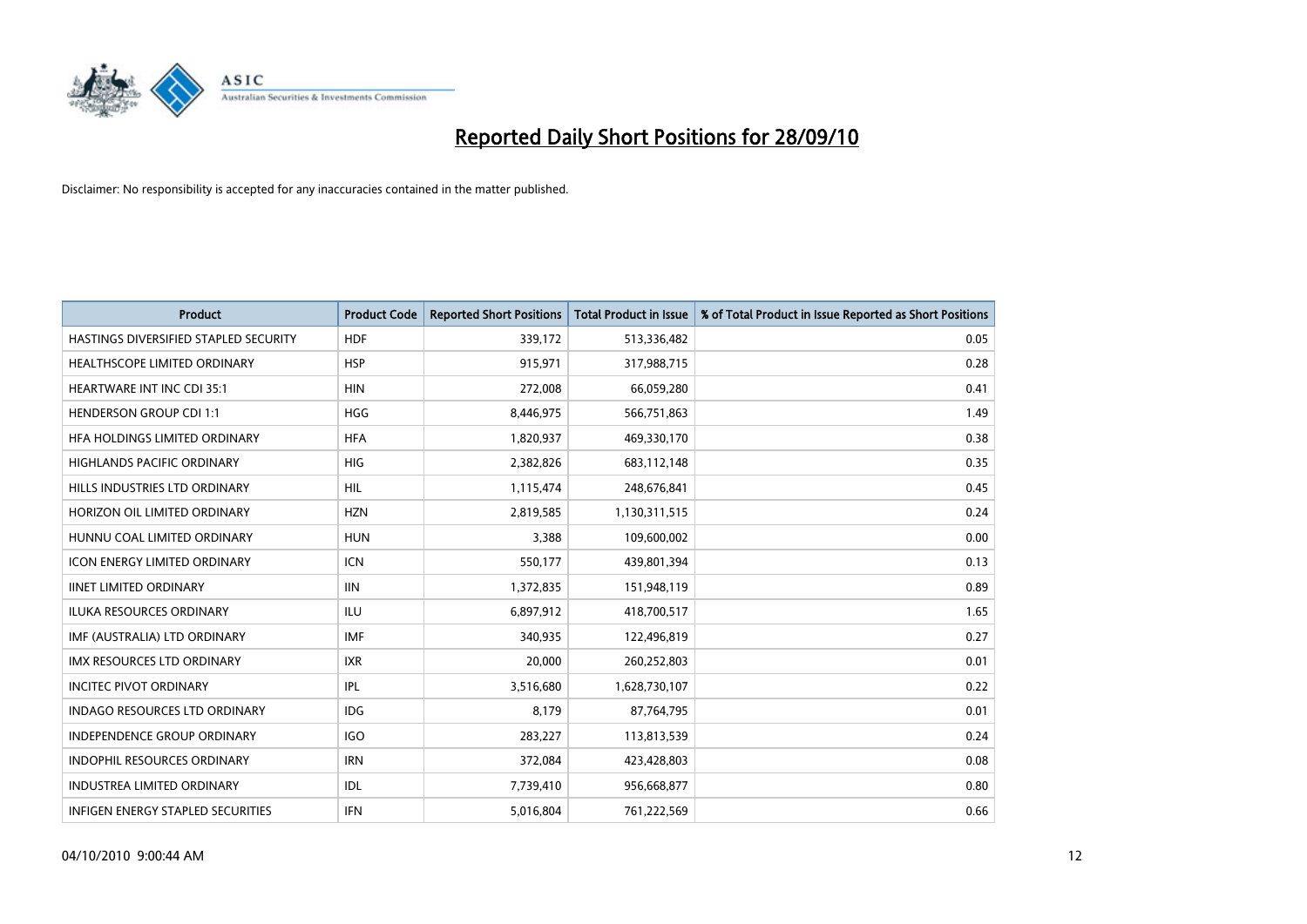

| <b>Product</b>                           | <b>Product Code</b> | <b>Reported Short Positions</b> | <b>Total Product in Issue</b> | % of Total Product in Issue Reported as Short Positions |
|------------------------------------------|---------------------|---------------------------------|-------------------------------|---------------------------------------------------------|
| ING INDUSTRIAL FUND UNITS                | <b>IIF</b>          | 4,682,716                       | 2,592,249,647                 | 0.16                                                    |
| ING OFFICE FUND STAPLED SECURITIES       | <b>IOF</b>          | 2,014,921                       | 2,729,071,212                 | 0.08                                                    |
| ING RE COM GROUP STAPLED SECURITIES      | ILF.                | 9,075                           | 441,029,194                   | 0.00                                                    |
| INSURANCE AUSTRALIA ORDINARY             | <b>IAG</b>          | 2,277,606                       | 2,078,994,021                 | 0.11                                                    |
| <b>INTEGRA MINING LTD, ORDINARY</b>      | <b>IGR</b>          | 1,854,281                       | 755,792,394                   | 0.24                                                    |
| INTOLL GROUP STAPLED SECURITIES          | <b>ITO</b>          | 15,323,742                      | 2,261,732,048                 | 0.68                                                    |
| <b>INTREPID MINES ORDINARY</b>           | <b>IAU</b>          | 680,352                         | 431,724,358                   | 0.15                                                    |
| <b>INVOCARE LIMITED ORDINARY</b>         | <b>IVC</b>          | 911,391                         | 102,069,091                   | 0.89                                                    |
| ION LIMITED ORDINARY                     | <b>ION</b>          | 164,453                         | 256,365,105                   | 0.06                                                    |
| <b>IOOF HOLDINGS LTD ORDINARY</b>        | IFL.                | 1,411,398                       | 229,794,395                   | 0.61                                                    |
| IRESS MARKET TECH. ORDINARY              | <b>IRE</b>          | 2,101,895                       | 126,018,142                   | 1.67                                                    |
| <b>IRON ORE HOLDINGS ORDINARY</b>        | <b>IOH</b>          | 46,361                          | 135,381,616                   | 0.03                                                    |
| <b>ISHARES MSCI EAFE CDI 1:1</b>         | <b>IVE</b>          | 76,019                          | 590,400,000                   | 0.01                                                    |
| ISHARES MSCI EM MKTS CDI 1:1             | <b>IEM</b>          | 60,151                          | 425,700,000                   | 0.01                                                    |
| <b>ISOFT GROUP LIMITED ORDINARY</b>      | <b>ISF</b>          | 18,271,606                      | 1,070,595,874                 | 1.70                                                    |
| IVANHOE AUSTRALIA ORDINARY               | <b>IVA</b>          |                                 | 417,852,103                   | 0.00                                                    |
| <b>JABIRU METALS LTD ORDINARY</b>        | <b>JML</b>          | 574,832                         | 552,619,180                   | 0.10                                                    |
| JAMES HARDIE INDUST CHESS DEPOSITARY INT | JHX                 | 13,031,775                      | 435,726,268                   | 2.97                                                    |
| <b>IAMESON RESOURCES ORDINARY</b>        | <b>JAL</b>          | 1,600,000                       | 63,885,910                    | 2.50                                                    |
| <b>IB HI-FI LIMITED ORDINARY</b>         | <b>IBH</b>          | 5.993.614                       | 109,147,279                   | 5.50                                                    |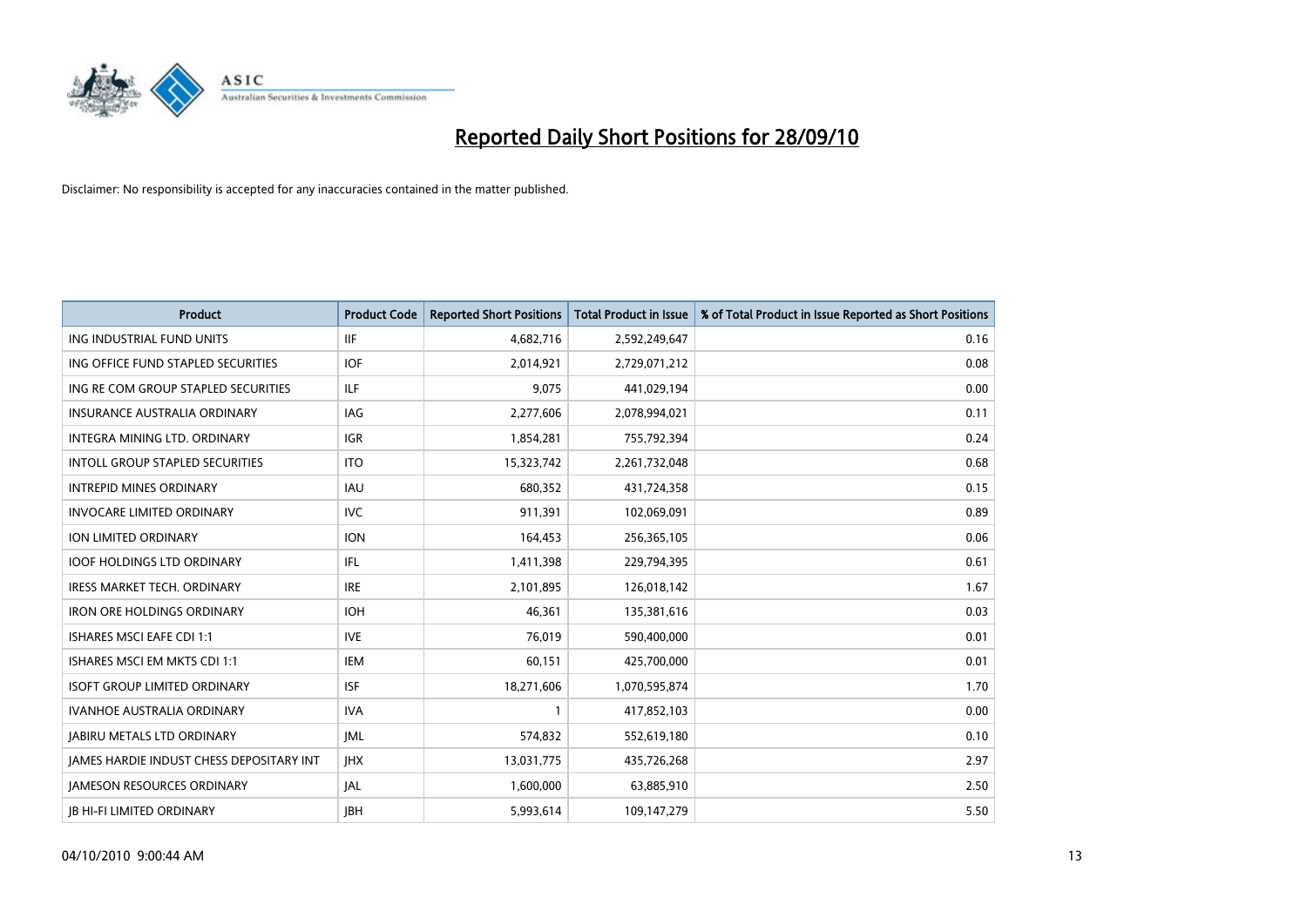

| <b>Product</b>                        | <b>Product Code</b> | <b>Reported Short Positions</b> | Total Product in Issue | % of Total Product in Issue Reported as Short Positions |
|---------------------------------------|---------------------|---------------------------------|------------------------|---------------------------------------------------------|
| <b>KAGARA LTD ORDINARY</b>            | KZL                 | 3,257,144                       | 707,789,717            | 0.46                                                    |
| KAROON GAS AUSTRALIA ORDINARY         | <b>KAR</b>          | 203,697                         | 204,178,127            | 0.10                                                    |
| KATHMANDU HOLD LTD ORDINARY           | <b>KMD</b>          | 579,399                         | 200,000,000            | 0.29                                                    |
| <b>KEYBRIDGE CAPITAL ORDINARY</b>     | <b>KBC</b>          | 5,999                           | 172,070,564            | 0.00                                                    |
| KIMBERLEY METALS LTD ORDINARY         | <b>KBL</b>          | 2,609                           | 115,216,206            | 0.00                                                    |
| KINGSGATE CONSOLID, ORDINARY          | <b>KCN</b>          | 649,656                         | 100,749,116            | 0.64                                                    |
| LEIGHTON HOLDINGS ORDINARY            | LEI                 | 3,741,990                       | 300,747,299            | 1.27                                                    |
| LEND LEASE GROUP UNIT/ORD STAPLED     | LLC                 | 672,209                         | 565,558,754            | 0.13                                                    |
| LIHIR GOLD LIMITED. ORDINARY          | LGL                 | 3,608                           | 2,368,729,935          | 0.00                                                    |
| LINC ENERGY LTD ORDINARY              | <b>LNC</b>          | 984,520                         | 496,426,738            | 0.21                                                    |
| LYNAS CORPORATION ORDINARY            | <b>LYC</b>          | 7,683,829                       | 1,656,999,093          | 0.47                                                    |
| MAC SERVICES (THE) ORDINARY           | <b>MSL</b>          | 46,456                          | 165,966,692            | 0.02                                                    |
| MACARTHUR COAL ORDINARY               | <b>MCC</b>          | 1,055,973                       | 292,483,075            | 0.36                                                    |
| <b>MACMAHON HOLDINGS ORDINARY</b>     | MAH                 | 6,498,765                       | 733,711,705            | 0.88                                                    |
| MACO ATLAS ROADS GRP ORDINARY STAPLED | <b>MOA</b>          | 989,522                         | 452,345,907            | 0.21                                                    |
| MACQUARIE GROUP LTD ORDINARY          | <b>MOG</b>          | 5,483,419                       | 345,601,301            | 1.57                                                    |
| MANTRA RESOURCES ORDINARY             | <b>MRU</b>          | 4,526                           | 130,229,188            | 0.00                                                    |
| MAP GROUP STAPLED US PROHIBIT.        | <b>MAP</b>          | 1,634,611                       | 1,861,210,782          | 0.09                                                    |
| <b>MARION ENERGY ORDINARY</b>         | <b>MAE</b>          | 374,994                         | 429,822,043            | 0.09                                                    |
| MCMILLAN SHAKESPEARE ORDINARY         | <b>MMS</b>          | 240,943                         | 67,838,828             | 0.36                                                    |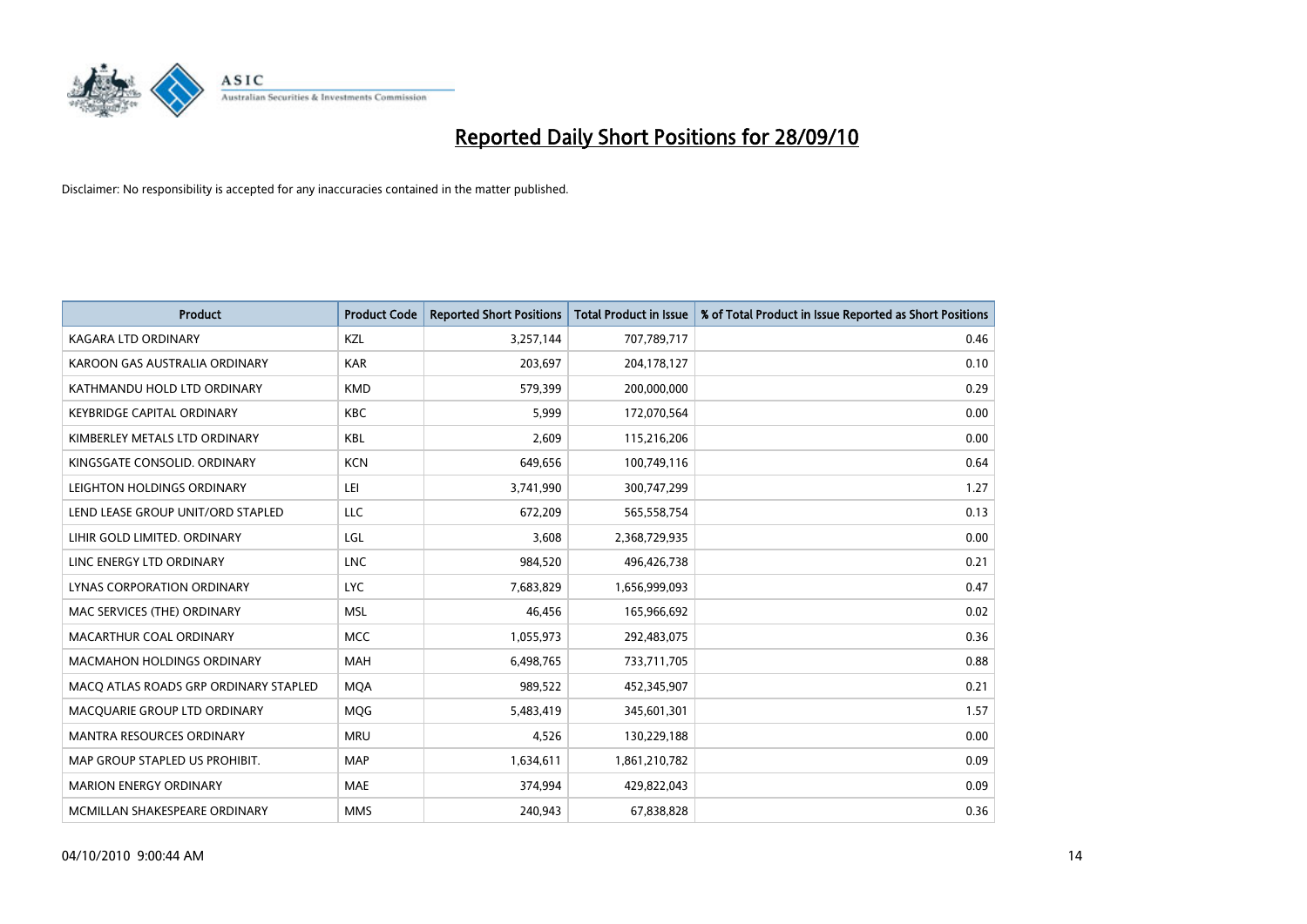

| <b>Product</b>                     | <b>Product Code</b> | <b>Reported Short Positions</b> | <b>Total Product in Issue</b> | % of Total Product in Issue Reported as Short Positions |
|------------------------------------|---------------------|---------------------------------|-------------------------------|---------------------------------------------------------|
| <b>MCPHERSON'S LTD ORDINARY</b>    | <b>MCP</b>          | 8.564                           | 71,651,758                    | 0.01                                                    |
| MEDUSA MINING LTD ORDINARY         | <b>MML</b>          | 56,606                          | 187,584,911                   | 0.02                                                    |
| MELBOURNE IT LIMITED ORDINARY      | <b>MLB</b>          | 148,375                         | 79,572,767                    | 0.19                                                    |
| MEO AUSTRALIA LTD ORDINARY         | <b>MEO</b>          | 587,416                         | 477,220,955                   | 0.12                                                    |
| <b>MERMAID MARINE ORDINARY</b>     | <b>MRM</b>          | 140,754                         | 187,284,825                   | 0.07                                                    |
| MESOBLAST LIMITED ORDINARY         | <b>MSB</b>          | 23,200                          | 154,940,556                   | 0.01                                                    |
| <b>METALS X LIMITED ORDINARY</b>   | <b>MLX</b>          | 326,940                         | 1,365,661,782                 | 0.03                                                    |
| METCASH LIMITED ORDINARY           | <b>MTS</b>          | 18,936,167                      | 767,434,251                   | 2.43                                                    |
| METGASCO LIMITED ORDINARY          | <b>MEL</b>          | 235,435                         | 250,803,468                   | 0.09                                                    |
| MICLYN EXP OFFSHR ORDINARY         | <b>MIO</b>          | 551,372                         | 271,700,000                   | 0.19                                                    |
| MINARA RESOURCES ORDINARY          | <b>MRE</b>          | 5,872,111                       | 1,167,783,517                 | 0.52                                                    |
| MINCOR RESOURCES NL ORDINARY       | <b>MCR</b>          | 587,105                         | 200,608,804                   | 0.28                                                    |
| MINERAL DEPOSITS ORDINARY          | <b>MDL</b>          | 1,062,892                       | 606,441,673                   | 0.17                                                    |
| MINERAL RESOURCES. ORDINARY        | <b>MIN</b>          | 297,729                         | 167,745,585                   | 0.17                                                    |
| MIRABELA NICKEL LTD ORDINARY       | <b>MBN</b>          | 10,990,281                      | 416,059,630                   | 2.63                                                    |
| MIRVAC GROUP STAPLED SECURITIES    | <b>MGR</b>          | 5,478,095                       | 3,415,819,357                 | 0.16                                                    |
| MITCHELL COMMUNITCA. ORDINARY      | <b>MCU</b>          | 1,300,000                       | 301,761,208                   | 0.43                                                    |
| MOLOPO ENERGY LTD ORDINARY         | <b>MPO</b>          | 246,874                         | 250,972,584                   | 0.09                                                    |
| <b>MONADELPHOUS GROUP ORDINARY</b> | <b>MND</b>          | 1,332,722                       | 87,521,827                    | 1.51                                                    |
| MOSAIC OIL NL ORDINARY             | <b>MOS</b>          | 222,890                         | 866,710,775                   | 0.03                                                    |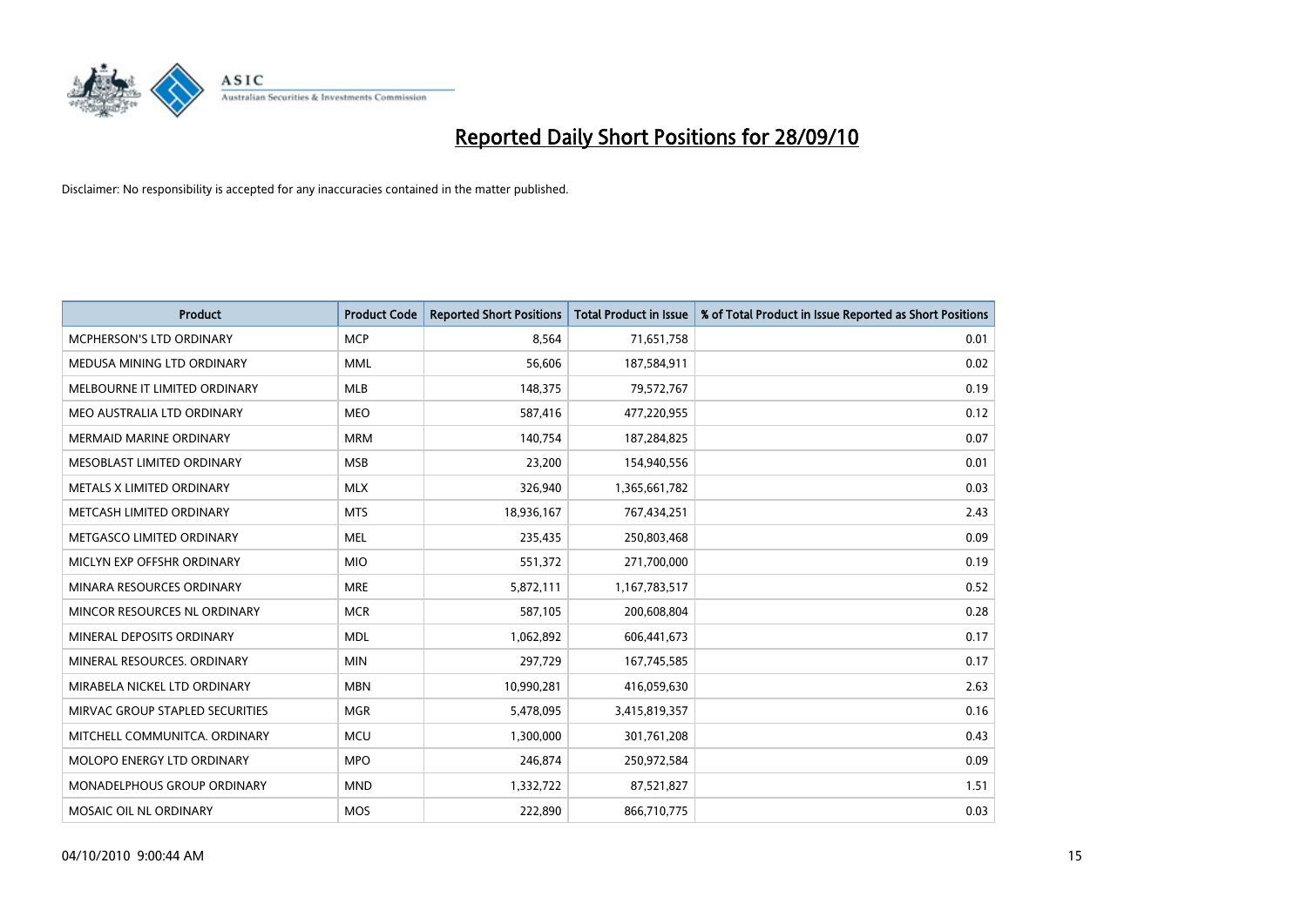

| <b>Product</b>                    | <b>Product Code</b> | <b>Reported Short Positions</b> | <b>Total Product in Issue</b> | % of Total Product in Issue Reported as Short Positions |
|-----------------------------------|---------------------|---------------------------------|-------------------------------|---------------------------------------------------------|
| <b>MOUNT GIBSON IRON ORDINARY</b> | <b>MGX</b>          | 1,799,515                       | 1,079,570,693                 | 0.16                                                    |
| MURCHISON METALS LTD ORDINARY     | <b>MMX</b>          | 4,576,801                       | 435,384,268                   | 1.05                                                    |
| MYER HOLDINGS LTD ORDINARY        | <b>MYR</b>          | 13,653,059                      | 581,517,884                   | 2.35                                                    |
| <b>MYSTATE LIMITED ORDINARY</b>   | <b>MYS</b>          | 1,400                           | 67,439,158                    | 0.00                                                    |
| NATIONAL AUST. BANK ORDINARY      | <b>NAB</b>          | 15,609,571                      | 2,133,279,168                 | 0.73                                                    |
| NATURAL FUEL LIMITED ORDINARY     | <b>NFL</b>          |                                 | 721,912                       | 0.00                                                    |
| NAVITAS LIMITED ORDINARY          | <b>NVT</b>          | 593,365                         | 342,361,526                   | 0.17                                                    |
| NEPTUNE MARINE ORDINARY           | <b>NMS</b>          | 1,209,289                       | 438,594,359                   | 0.27                                                    |
| NEW HOPE CORPORATION ORDINARY     | <b>NHC</b>          | 418,525                         | 830,230,549                   | 0.05                                                    |
| NEWCREST MINING ORDINARY          | <b>NCM</b>          | 6,707,100                       | 764,486,927                   | 0.86                                                    |
| NEWS CORP A NON-VOTING CDI        | <b>NWSLV</b>        | 1,424,704                       | 1,828,171,596                 | 0.07                                                    |
| NEWS CORP B VOTING CDI            | <b>NWS</b>          | 7,506,799                       | 798,520,953                   | 0.91                                                    |
| NEXBIS LIMITED ORDINARY           | <b>NBS</b>          | 63,733                          | 498,972,940                   | 0.01                                                    |
| NEXUS ENERGY LIMITED ORDINARY     | <b>NXS</b>          | 5,475,908                       | 988,257,304                   | 0.53                                                    |
| NIB HOLDINGS LIMITED ORDINARY     | <b>NHF</b>          | 107,420                         | 495,431,427                   | 0.02                                                    |
| NICK SCALI LIMITED ORDINARY       | <b>NCK</b>          | 35,846                          | 81,000,000                    | 0.04                                                    |
| NIDO PETROLEUM ORDINARY           | <b>NDO</b>          | 8,157,152                       | 1,080,658,378                 | 0.76                                                    |
| NKWE PLATINUM 10C US COMMON       | <b>NKP</b>          | 104,403                         | 559,451,184                   | 0.02                                                    |
| NORTHERN CREST ORDINARY           | <b>NOC</b>          | 24,345                          | 116,074,781                   | 0.02                                                    |
| NORTHERN IRON LTD ORDINARY        | <b>NFE</b>          | 1,011,430                       | 292,204,786                   | 0.34                                                    |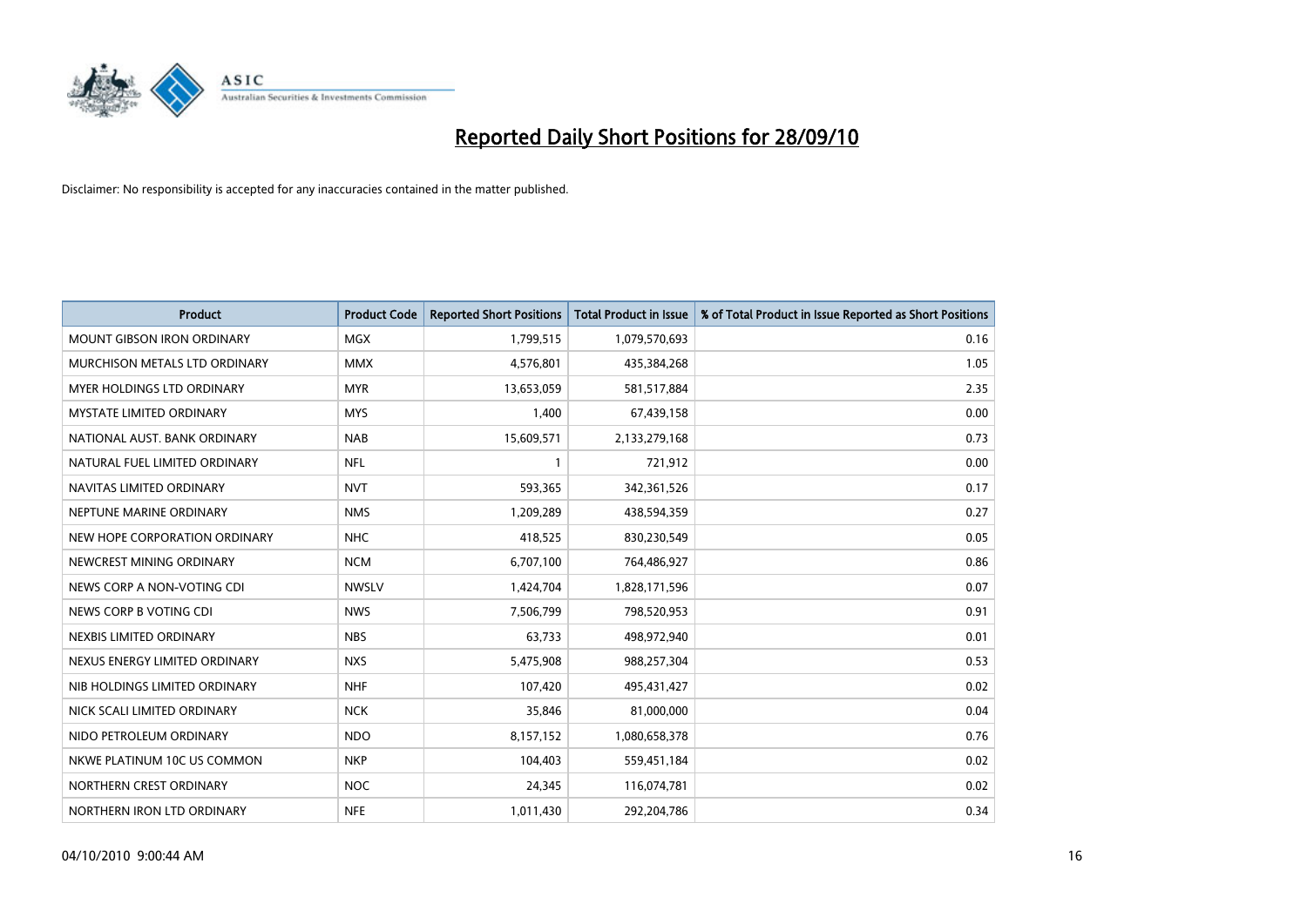

| <b>Product</b>                          | <b>Product Code</b> | <b>Reported Short Positions</b> | <b>Total Product in Issue</b> | % of Total Product in Issue Reported as Short Positions |
|-----------------------------------------|---------------------|---------------------------------|-------------------------------|---------------------------------------------------------|
| NRW HOLDINGS LIMITED ORDINARY           | <b>NWH</b>          | 396,960                         | 251,223,000                   | 0.15                                                    |
| NUFARM LIMITED ORDINARY                 | <b>NUF</b>          | 7,893,838                       | 261,775,731                   | 3.00                                                    |
| NUPLEX INDUSTRIES ORDINARY              | <b>NPX</b>          | 26.163                          | 192,232,926                   | 0.01                                                    |
| OAKTON LIMITED ORDINARY                 | <b>OKN</b>          | 508,531                         | 93,622,235                    | 0.54                                                    |
| OCEANAGOLD CORP. CHESS DEPOSITARY INT   | <b>OGC</b>          | 439.878                         | 228,572,614                   | 0.19                                                    |
| OCEANIA CAPITAL LTD ORDINARY            | <b>OCP</b>          | 2,500                           | 91,921,295                    | 0.00                                                    |
| OIL SEARCH LTD ORDINARY                 | <b>OSH</b>          | 7,782,227                       | 1,308,279,222                 | 0.55                                                    |
| OM HOLDINGS LIMITED ORDINARY            | <b>OMH</b>          | 1,265,824                       | 498,485,150                   | 0.25                                                    |
| ONESTEEL LIMITED ORDINARY               | OST                 | 3,678,250                       | 1,331,703,666                 | 0.26                                                    |
| ORICA LIMITED ORDINARY                  | ORI                 | 3,634,689                       | 362,100,430                   | 0.98                                                    |
| ORIGIN ENERGY ORDINARY                  | <b>ORG</b>          | 6,193,830                       | 882,206,872                   | 0.68                                                    |
| OTTO ENERGY LIMITED ORDINARY            | <b>OEL</b>          | 109,204                         | 1,134,540,071                 | 0.01                                                    |
| OZ MINERALS ORDINARY                    | OZL                 | 114,170,499                     | 3,121,339,730                 | 3.66                                                    |
| <b>PACIFIC BRANDS ORDINARY</b>          | <b>PBG</b>          | 6,554,797                       | 931,386,248                   | 0.69                                                    |
| PALADIN ENERGY LTD ORDINARY             | <b>PDN</b>          | 16,832,067                      | 718,423,382                   | 2.35                                                    |
| PAN PACIFIC PETROL. ORDINARY            | <b>PPP</b>          | 14                              | 588,612,110                   | 0.00                                                    |
| PANAUST LIMITED ORDINARY                | <b>PNA</b>          | 10,625,418                      | 2,954,125,529                 | 0.35                                                    |
| PANORAMIC RESOURCES ORDINARY            | PAN                 | 481,753                         | 205,587,842                   | 0.23                                                    |
| PAPERLINX LIMITED ORDINARY              | <b>PPX</b>          | 17,271,223                      | 603,580,761                   | 2.86                                                    |
| PAPERLINX SPS TRUST STEP UP PERP. PREF. | <b>PXUPA</b>        | 5.000                           | 2,850,000                     | 0.18                                                    |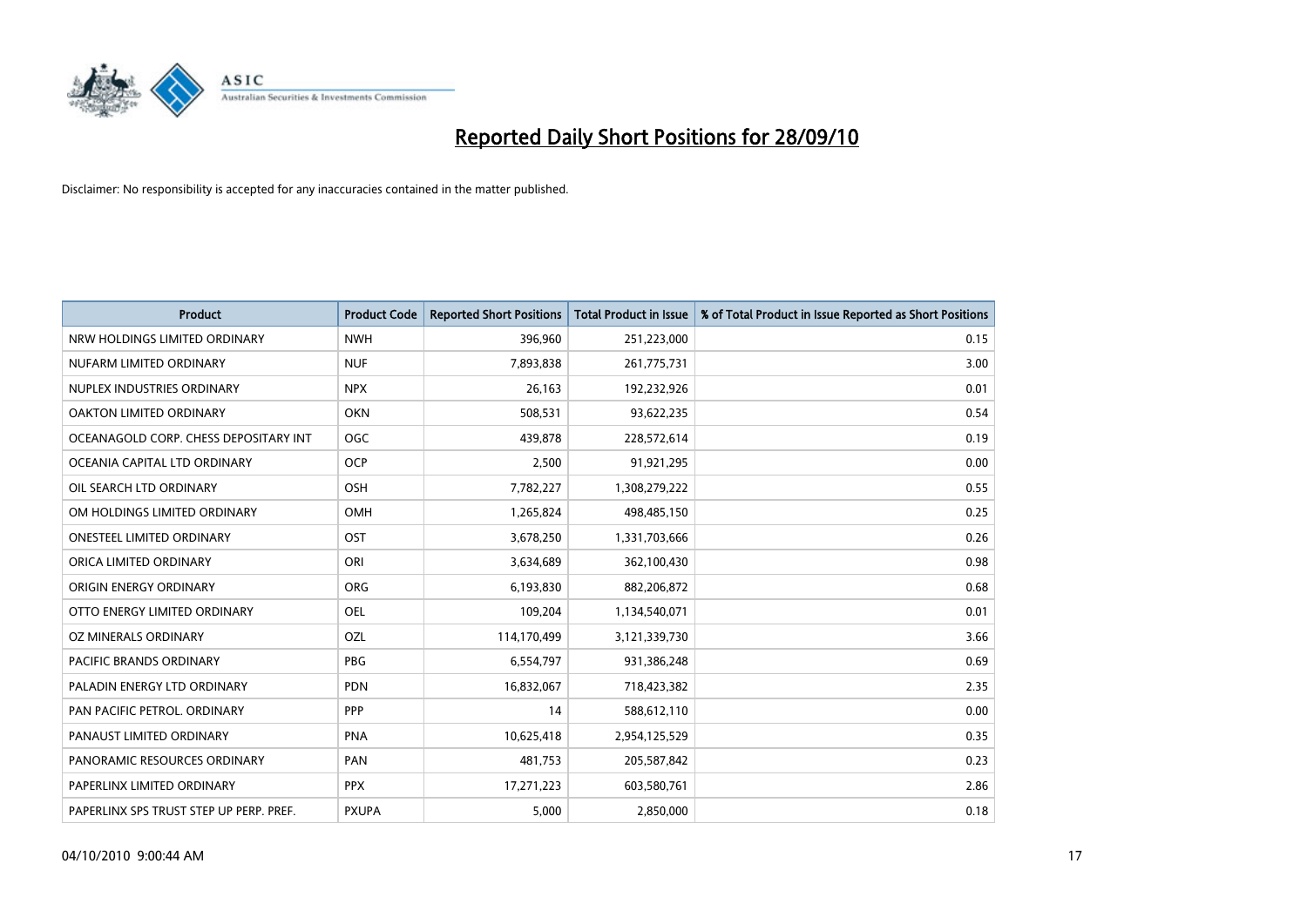

| <b>Product</b>                       | <b>Product Code</b> | <b>Reported Short Positions</b> | <b>Total Product in Issue</b> | % of Total Product in Issue Reported as Short Positions |
|--------------------------------------|---------------------|---------------------------------|-------------------------------|---------------------------------------------------------|
| PATTIES FOODS LTD ORDINARY           | PFL                 |                                 | 138,908,853                   | 0.00                                                    |
| PEAK RESOURCES ORDINARY              | <b>PEK</b>          | 789,000                         | 114,985,900                   | 0.69                                                    |
| PEET LIMITED ORDINARY                | <b>PPC</b>          | 126,000                         | 300,681,486                   | 0.04                                                    |
| PENINSULA MINERALS ORDINARY          | <b>PEN</b>          | 5,000                           | 1,633,103,715                 | 0.00                                                    |
| PERILYA LIMITED ORDINARY             | PEM                 | 465,439                         | 526,075,563                   | 0.09                                                    |
| PERPETUAL LIMITED ORDINARY           | PPT                 | 2,420,887                       | 43,428,063                    | 5.58                                                    |
| PERSEUS MINING LTD ORDINARY          | PRU                 | 51,811                          | 421,307,088                   | 0.01                                                    |
| PETSEC ENERGY ORDINARY               | <b>PSA</b>          | 223,332                         | 231,283,622                   | 0.10                                                    |
| PHARMAXIS LTD ORDINARY               | <b>PXS</b>          | 1,075,834                       | 225,721,734                   | 0.48                                                    |
| PHOTON GROUP LTD ORDINARY            | <b>PGA</b>          | 2,200,510                       | 187,440,645                   | 1.17                                                    |
| PIKE RIVER COAL ORDINARY             | <b>PRC</b>          | 356,320                         | 405,301,433                   | 0.09                                                    |
| PLATINUM ASSET ORDINARY              | <b>PTM</b>          | 3,911,518                       | 561,347,878                   | 0.68                                                    |
| PLATINUM AUSTRALIA ORDINARY          | <b>PLA</b>          | 5,488,106                       | 321,130,521                   | 1.71                                                    |
| PLATINUM CAPITAL LTD ORDINARY        | <b>PMC</b>          |                                 | 163,732,888                   | 0.00                                                    |
| PMP LIMITED ORDINARY                 | <b>PMP</b>          | 1,701,419                       | 335,338,483                   | 0.51                                                    |
| PORT BOUVARD LIMITED ORDINARY        | PBD                 | 6,754                           | 593,868,295                   | 0.00                                                    |
| PREMIER INVESTMENTS ORDINARY         | <b>PMV</b>          | 150,734                         | 155,030,045                   | 0.10                                                    |
| PRIMARY HEALTH CARE ORDINARY         | <b>PRY</b>          | 12,488,888                      | 491,484,342                   | 2.54                                                    |
| PRIME INFR GROUP. STAPLED SECURITIES | PIH                 | 536,962                         | 351,776,795                   | 0.15                                                    |
| PRIME MEDIA GRP LTD ORDINARY         | <b>PRT</b>          | 2                               | 366,330,303                   | 0.00                                                    |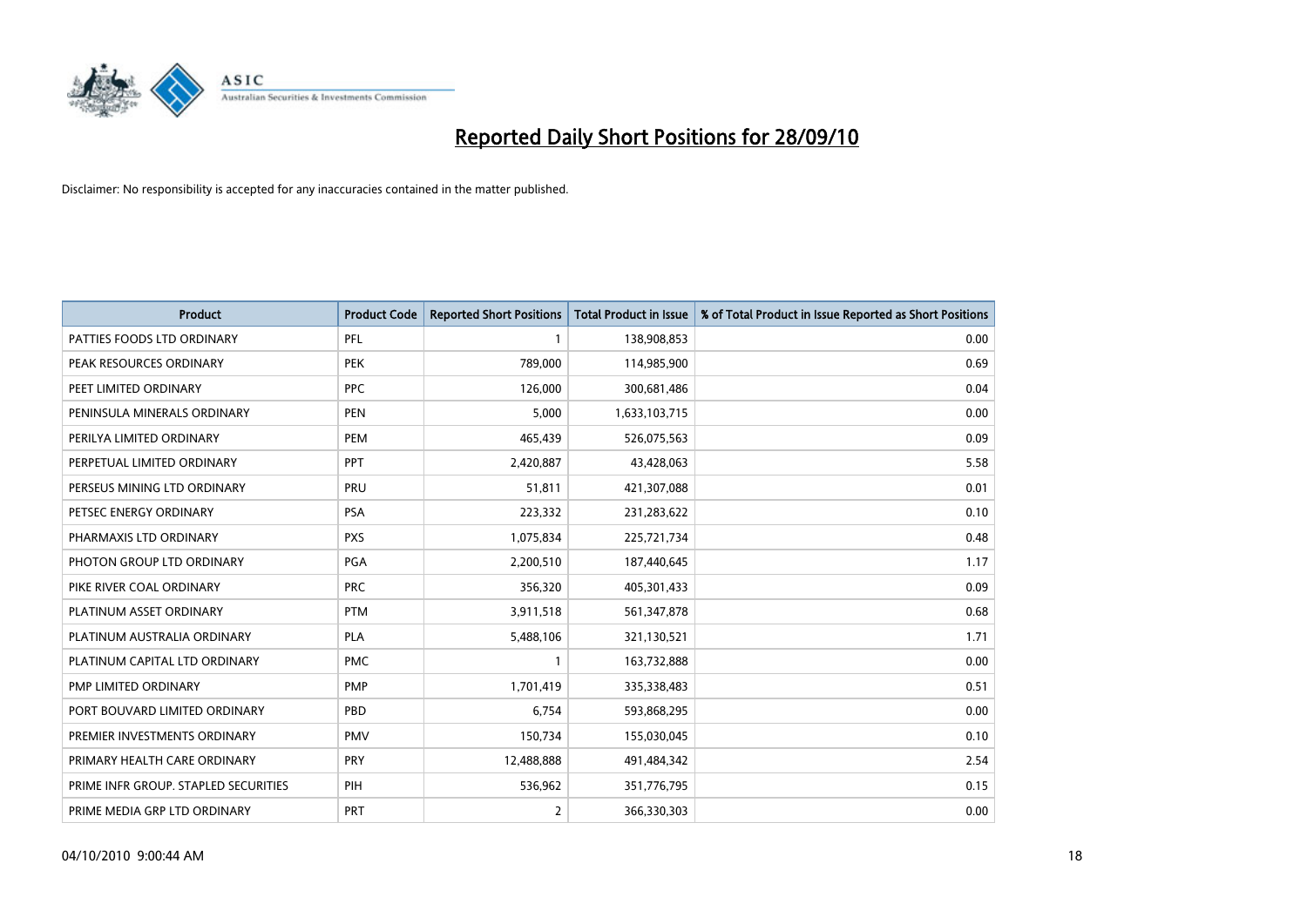

| <b>Product</b>                  | <b>Product Code</b> | <b>Reported Short Positions</b> | Total Product in Issue | % of Total Product in Issue Reported as Short Positions |
|---------------------------------|---------------------|---------------------------------|------------------------|---------------------------------------------------------|
| PRIMEAG AUSTRALIA ORDINARY      | PAG                 | 311,454                         | 150,569,976            | 0.21                                                    |
| PROGEN PHARMACEUTIC ORDINARY    | PGL                 | 151,596                         | 24,709,097             | 0.61                                                    |
| PROGRAMMED ORDINARY             | <b>PRG</b>          | 355,233                         | 118,169,908            | 0.30                                                    |
| PSIVIDA CORP CDI 1:1            | <b>PVA</b>          | 6,878                           | 7,827,340              | 0.09                                                    |
| <b>QANTAS AIRWAYS ORDINARY</b>  | QAN                 | 7,433,139                       | 2,265,123,620          | 0.33                                                    |
| OBE INSURANCE GROUP ORDINARY    | <b>OBE</b>          | 21,888,654                      | 1,035,095,813          | 2.13                                                    |
| RAMSAY HEALTH CARE ORDINARY     | <b>RHC</b>          | 2,169,431                       | 202,081,252            | 1.04                                                    |
| RANGE RESOURCES LTD ORDINARY    | <b>RRS</b>          | 1,250,000                       | 1,162,167,306          | 0.11                                                    |
| <b>RCR TOMLINSON ORDINARY</b>   | <b>RCR</b>          | 68,067                          | 131,860,172            | 0.05                                                    |
| <b>REA GROUP ORDINARY</b>       | <b>REA</b>          | 129,948                         | 128,439,366            | 0.09                                                    |
| <b>RED FORK ENERGY ORDINARY</b> | <b>RFE</b>          | 7,696                           | 139,535,000            | 0.01                                                    |
| REDFLEX HOLDINGS ORDINARY       | <b>RDF</b>          | 2,872                           | 110,010,757            | 0.00                                                    |
| REED RESOURCES LTD ORDINARY     | <b>RDR</b>          | 268,205                         | 192,271,768            | 0.14                                                    |
| <b>REGIS RESOURCES ORDINARY</b> | <b>RRL</b>          | 208,947                         | 414,787,125            | 0.04                                                    |
| RESMED INC CDI 10:1             | <b>RMD</b>          | 4,780,106                       | 1,516,163,980          | 0.32                                                    |
| <b>RESOLUTE MINING ORDINARY</b> | <b>RSG</b>          | 1,444,444                       | 392,874,067            | 0.36                                                    |
| RESOURCE GENERATION ORDINARY    | <b>RES</b>          | 157,911                         | 182,680,530            | 0.09                                                    |
| RETAIL FOOD GROUP ORDINARY      | <b>RFG</b>          | 60,277                          | 106,680,807            | 0.06                                                    |
| REVERSE CORP LIMITED ORDINARY   | <b>REF</b>          | 25,141                          | 92,382,175             | 0.03                                                    |
| REX MINERALS LIMITED ORDINARY   | <b>RXM</b>          | 42,928                          | 114,609,460            | 0.04                                                    |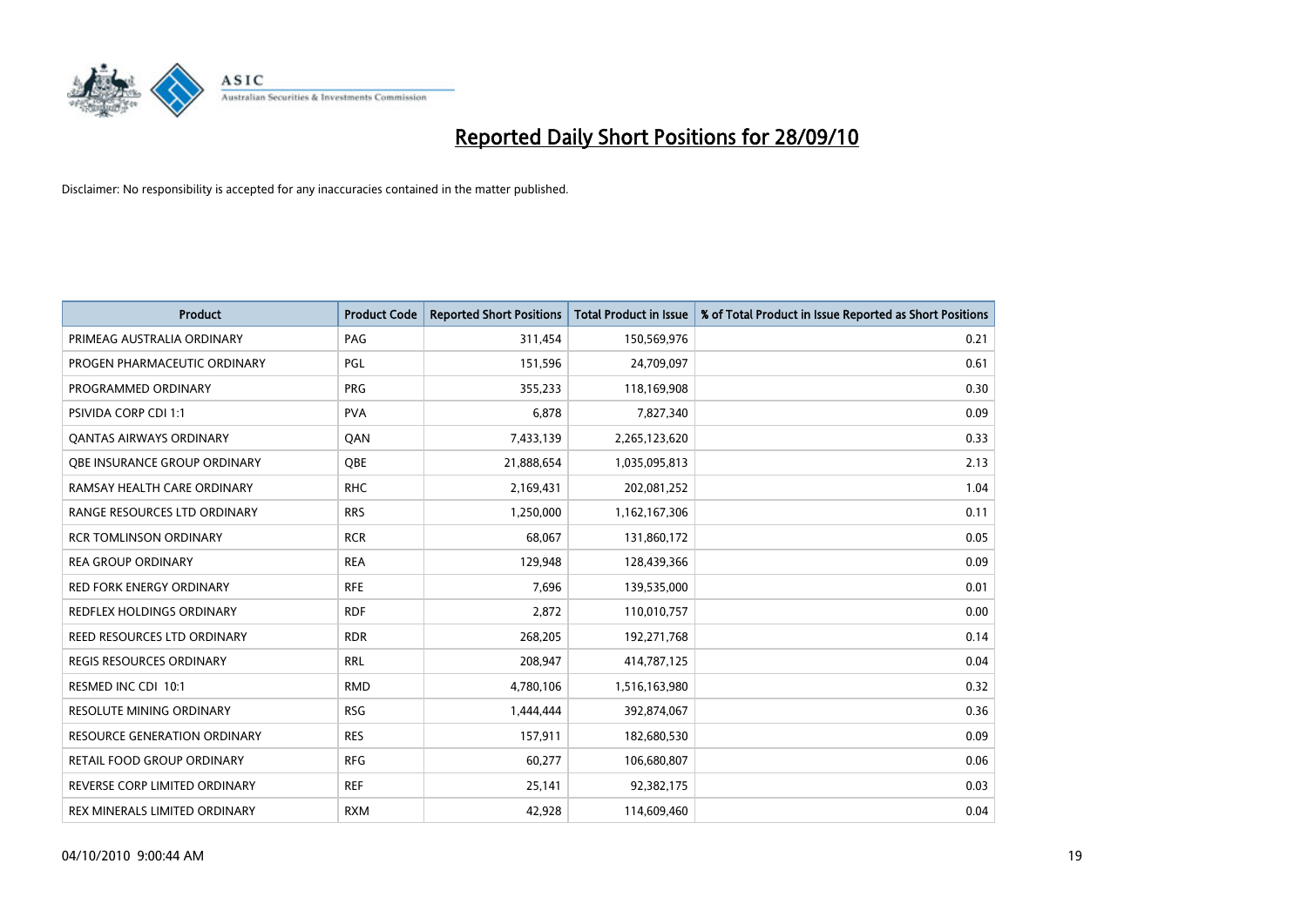

| <b>Product</b>                | <b>Product Code</b> | <b>Reported Short Positions</b> | Total Product in Issue | % of Total Product in Issue Reported as Short Positions |
|-------------------------------|---------------------|---------------------------------|------------------------|---------------------------------------------------------|
| <b>RHG LIMITED ORDINARY</b>   | <b>RHG</b>          | 13,020                          | 318,745,978            | 0.00                                                    |
| RIDLEY CORPORATION ORDINARY   | <b>RIC</b>          | 64,728                          | 307,817,071            | 0.02                                                    |
| RIO TINTO LIMITED ORDINARY    | <b>RIO</b>          | 19,754,243                      | 606,831,240            | 3.24                                                    |
| RIVERCITY MOTORWAY STAPLED    | <b>RCY</b>          | 299,192                         | 957,010,115            | 0.03                                                    |
| RIVERSDALE MINING ORDINARY    | <b>RIV</b>          | 763,229                         | 236,033,688            | 0.31                                                    |
| ROC OIL COMPANY ORDINARY      | <b>ROC</b>          | 4,792,316                       | 713,154,560            | 0.65                                                    |
| SAI GLOBAL LIMITED ORDINARY   | SAI                 | 9,208                           | 197,845,538            | 0.00                                                    |
| SALMAT LIMITED ORDINARY       | <b>SLM</b>          | 88,751                          | 159,134,483            | 0.05                                                    |
| SAMSON OIL & GAS LTD ORDINARY | SSN                 | 110,000                         | 1,663,905,592          | 0.01                                                    |
| SANDFIRE RESOURCES ORDINARY   | <b>SFR</b>          | 238,085                         | 131,534,760            | 0.18                                                    |
| <b>SANTOS LTD ORDINARY</b>    | <b>STO</b>          | 5,186,623                       | 832,582,523            | 0.61                                                    |
| SARACEN MINERAL ORDINARY      | <b>SAR</b>          | 837,463                         | 491,984,749            | 0.17                                                    |
| SEDGMAN LIMITED ORDINARY      | <b>SDM</b>          | 546,945                         | 207,997,898            | 0.25                                                    |
| SEEK LIMITED ORDINARY         | <b>SEK</b>          | 4,008,186                       | 336,584,488            | 1.19                                                    |
| SENETAS CORPORATION ORDINARY  | <b>SEN</b>          | 756,999                         | 461,522,263            | 0.16                                                    |
| SERVCORP LIMITED ORDINARY     | SRV                 | 104,655                         | 98,440,807             | 0.10                                                    |
| SERVICE STREAM ORDINARY       | <b>SSM</b>          | 344,663                         | 283,418,867            | 0.12                                                    |
| SEVEN GROUP HOLDINGS ORDINARY | <b>SVW</b>          | 1,097,452                       | 305,410,281            | 0.36                                                    |
| SIGMA PHARMACEUTICAL ORDINARY | <b>SIP</b>          | 8,282,525                       | 1,178,626,572          | 0.70                                                    |
| SILEX SYSTEMS ORDINARY        | <b>SLX</b>          | 208,364                         | 149,506,391            | 0.14                                                    |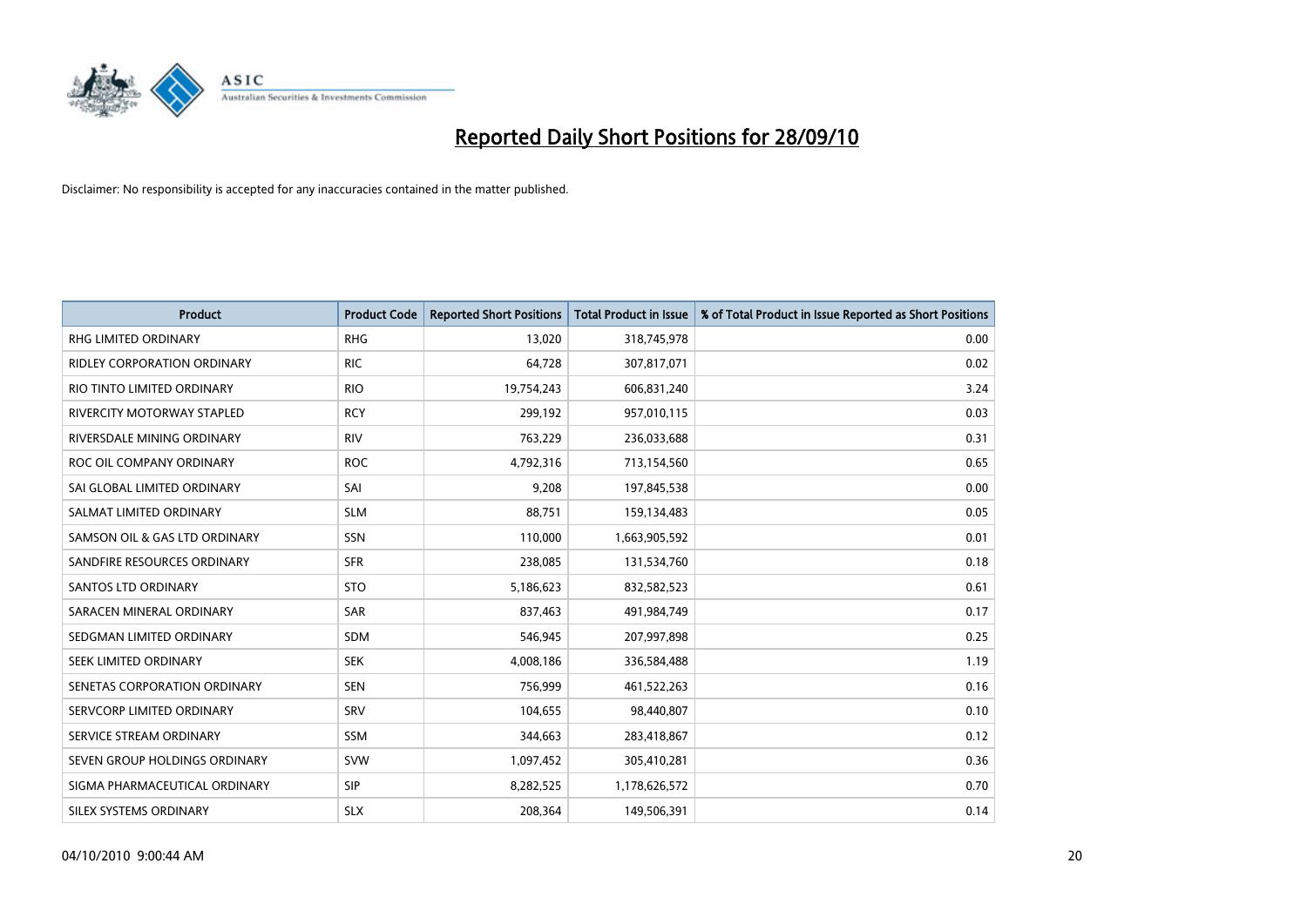

| <b>Product</b>                           | <b>Product Code</b> | <b>Reported Short Positions</b> | <b>Total Product in Issue</b> | % of Total Product in Issue Reported as Short Positions |
|------------------------------------------|---------------------|---------------------------------|-------------------------------|---------------------------------------------------------|
| SILVER LAKE RESOURCE ORDINARY            | <b>SLR</b>          | 135,921                         | 178,757,838                   | 0.07                                                    |
| SIMS METAL MGMT LTD ORDINARY             | SGM                 | 2,358,732                       | 203,993,432                   | 1.17                                                    |
| SINGAPORE TELECOMM. CHESS DEPOSITARY INT | SGT                 | 3,644,842                       | 391,702,434                   | 0.94                                                    |
| SKILLED GROUP LTD ORDINARY               | <b>SKE</b>          | 90,721                          | 190,738,408                   | 0.04                                                    |
| SKY CITY ENTERTAIN, ORDINARY             | <b>SKC</b>          | 11,966,789                      | 575,114,687                   | 2.08                                                    |
| <b>SKY NETWORK ORDINARY</b>              | <b>SKT</b>          | 919,140                         | 389,139,785                   | 0.24                                                    |
| SMS MANAGEMENT, ORDINARY                 | <b>SMX</b>          | 35,480                          | 67,182,500                    | 0.05                                                    |
| SONIC HEALTHCARE ORDINARY                | <b>SHL</b>          | 4,502,828                       | 388,429,875                   | 1.19                                                    |
| SOUL PATTINSON (W.H) ORDINARY            | SOL                 | 2,895                           | 238,640,580                   | 0.00                                                    |
| SP AUSNET STAPLED SECURITIES             | <b>SPN</b>          | 7,995,204                       | 2,748,353,504                 | 0.29                                                    |
| SPARK INFRASTRUCTURE STAPLED SECURITIES  | SKI                 | 20,417,722                      | 1,031,911,394                 | 1.97                                                    |
| SPDR 200 FUND ETF UNITS                  | <b>STW</b>          | 2,006                           | 57,828,081                    | 0.00                                                    |
| SPECIALTY FASHION ORDINARY               | SFH                 | 1,431,749                       | 190,964,693                   | 0.76                                                    |
| SPOTLESS GROUP LTD ORDINARY              | SPT                 | 1,223,135                       | 259,309,656                   | 0.47                                                    |
| ST BARBARA LIMITED ORDINARY              | <b>SBM</b>          | 30,250,106                      | 1,953,168,407                 | 1.55                                                    |
| STAGING CONNECTIONS ORDINARY             | <b>STG</b>          | 2,917,189                       | 783,175,134                   | 0.37                                                    |
| STH AMERICAN COR LTD ORDINARY            | SAY                 | 9,200                           | 231,832,027                   | 0.00                                                    |
| STHN CROSS MEDIA ORDINARY                | SXL                 | 99,514                          | 378,827,750                   | 0.02                                                    |
| STOCKLAND UNITS/ORD STAPLED              | SGP                 | 12,068,446                      | 2,383,036,717                 | 0.49                                                    |
| STRAITS RESOURCES ORDINARY               | SRL                 | 5,099,400                       | 255,203,613                   | 2.00                                                    |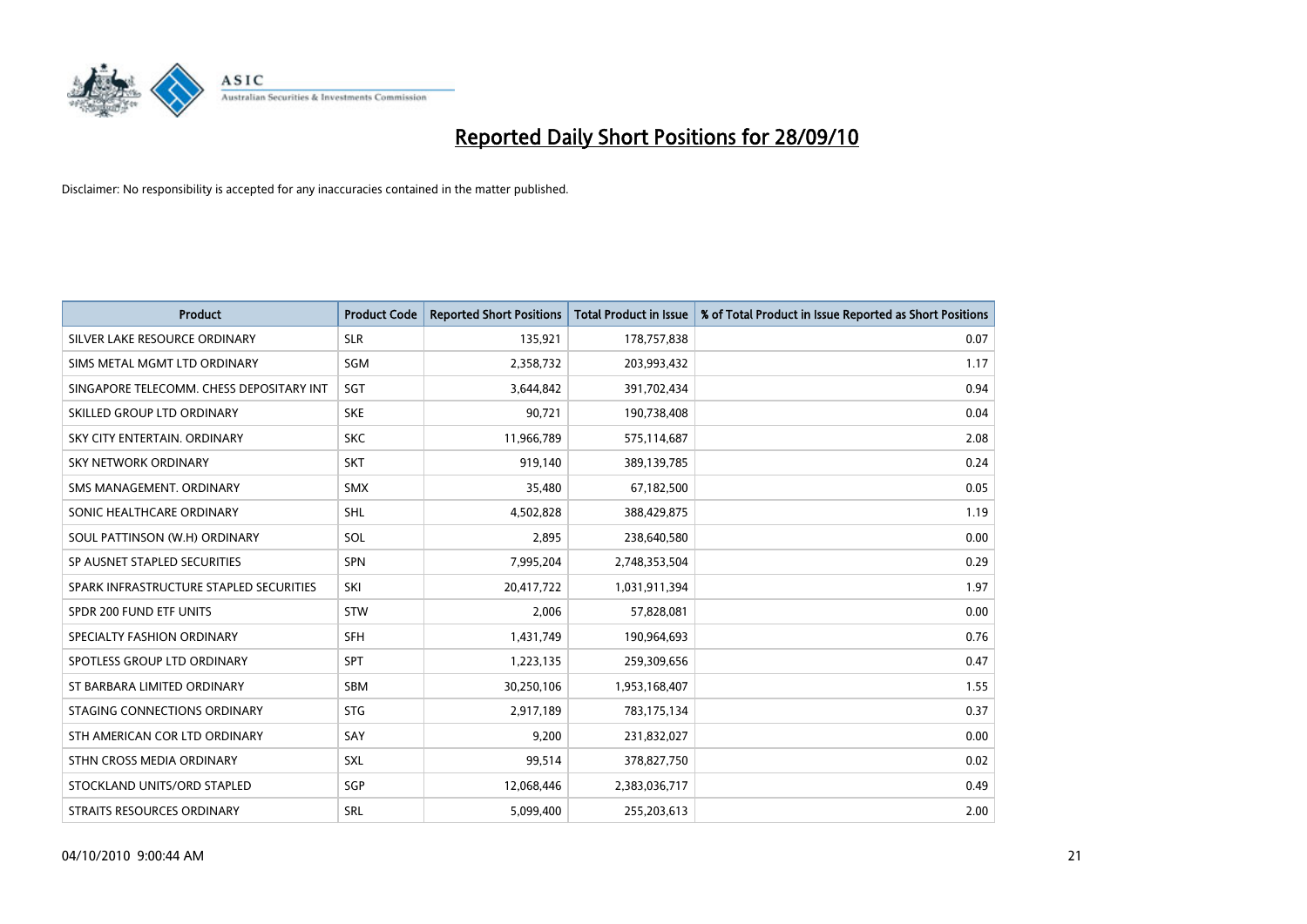

| <b>Product</b>                   | <b>Product Code</b> | <b>Reported Short Positions</b> | <b>Total Product in Issue</b> | % of Total Product in Issue Reported as Short Positions |
|----------------------------------|---------------------|---------------------------------|-------------------------------|---------------------------------------------------------|
| STW COMMUNICATIONS ORDINARY      | SGN                 | 184,621                         | 364,310,964                   | 0.05                                                    |
| SUNCORP-METWAY, ORDINARY         | <b>SUN</b>          | 5,199,824                       | 1,281,390,524                 | 0.40                                                    |
| SUNDANCE RESOURCES ORDINARY      | <b>SDL</b>          | 15,701,210                      | 2,709,995,932                 | 0.58                                                    |
| SUNLAND GROUP LTD ORDINARY       | <b>SDG</b>          | 107,184                         | 251,107,692                   | 0.04                                                    |
| SUPER CHEAP AUTO GRP ORDINARY    | <b>SUL</b>          | 387.061                         | 127,890,079                   | 0.30                                                    |
| SWICK MINING ORDINARY            | <b>SWK</b>          | 1,548                           | 236,724,970                   | 0.00                                                    |
| SYMEX HOLDINGS ORDINARY          | <b>SYM</b>          | 6.633                           | 125,037,628                   | 0.01                                                    |
| TABCORP HOLDINGS LTD ORDINARY    | <b>TAH</b>          | 7,379,047                       | 616,489,466                   | 1.19                                                    |
| TALENT2 INTERNATION ORDINARY     | <b>TWO</b>          | 7                               | 141,237,971                   | 0.00                                                    |
| TAP OIL LIMITED ORDINARY         | <b>TAP</b>          | 13,802                          | 156,485,921                   | 0.01                                                    |
| TASSAL GROUP LIMITED ORDINARY    | <b>TGR</b>          | 3,806,225                       | 144,197,882                   | 2.63                                                    |
| <b>TATTS GROUP LTD ORDINARY</b>  | <b>TTS</b>          | 10,933,925                      | 1,282,032,285                 | 0.86                                                    |
| TELECOM CORPORATION ORDINARY     | <b>TEL</b>          | 33,293,410                      | 1,924,231,921                 | 1.73                                                    |
| TELSTRA CORPORATION, ORDINARY    | <b>TLS</b>          | 50,623,809                      | 12,443,074,357                | 0.40                                                    |
| TEN NETWORK HOLDINGS ORDINARY    | <b>TEN</b>          | 4,254,733                       | 1,045,236,720                 | 0.42                                                    |
| TFS CORPORATION LTD ORDINARY     | <b>TFC</b>          | 63.054                          | 227,360,909                   | 0.02                                                    |
| THE REJECT SHOP ORDINARY         | <b>TRS</b>          | 22,954                          | 26,033,570                    | 0.09                                                    |
| THOR MINING PLC CHESS DEPOSITARY | <b>THR</b>          | 2,307                           | 245,247,701                   | 0.00                                                    |
| THORN GROUP LIMITED ORDINARY     | <b>TGA</b>          | 2,361                           | 129,459,770                   | 0.00                                                    |
| TIMBERCORP LIMITED ORDINARY      | <b>TIM</b>          | 1,171,620                       | 352,071,429                   | 0.33                                                    |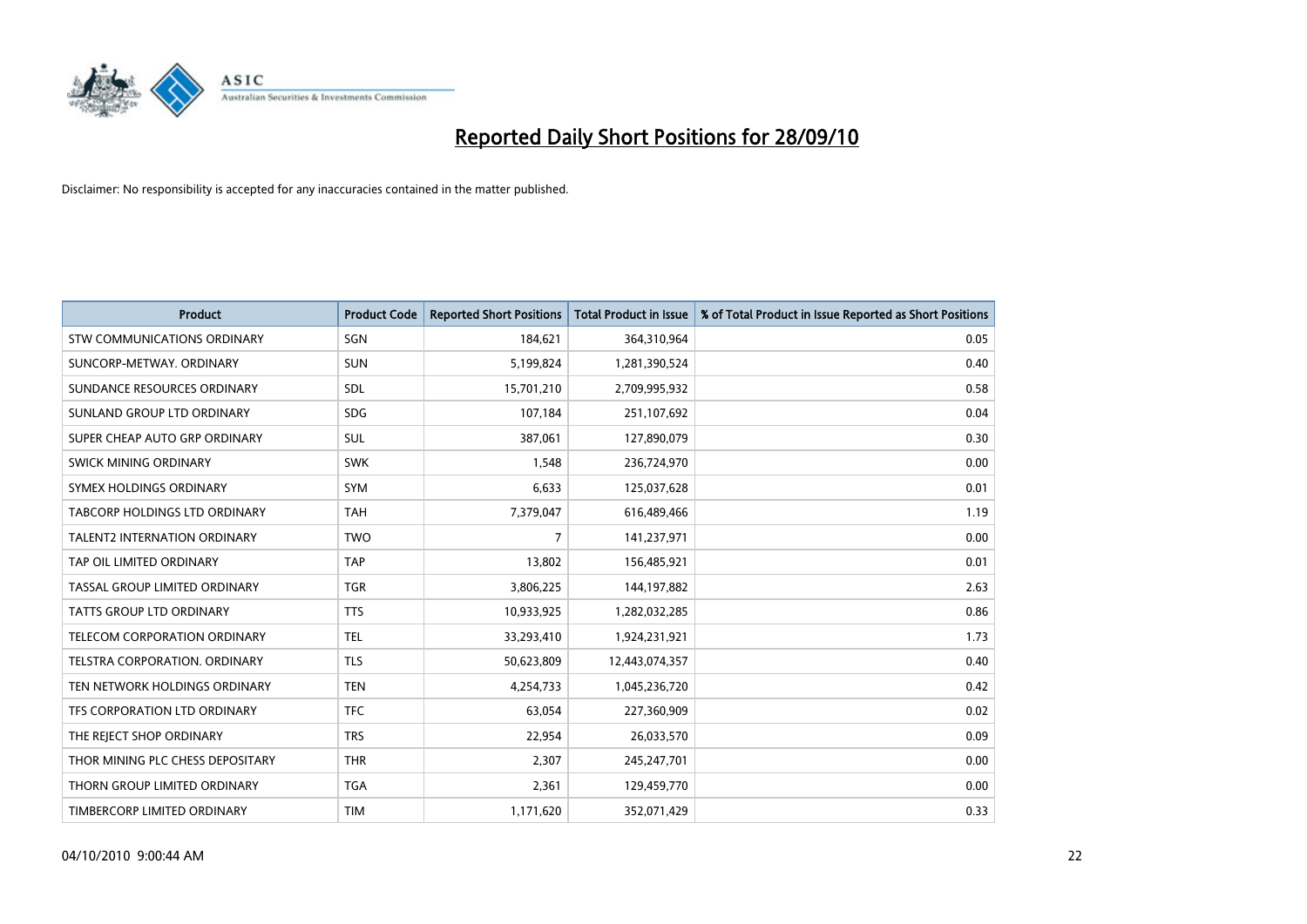

| <b>Product</b>                            | <b>Product Code</b> | <b>Reported Short Positions</b> | <b>Total Product in Issue</b> | % of Total Product in Issue Reported as Short Positions |
|-------------------------------------------|---------------------|---------------------------------|-------------------------------|---------------------------------------------------------|
| <b>TISHMAN SPEYER UNITS</b>               | <b>TSO</b>          | 50,674                          | 338,440,904                   | 0.01                                                    |
| TNG LIMITED ORDINARY                      | <b>TNG</b>          | 4,321                           | 258,055,076                   | 0.00                                                    |
| TOLL HOLDINGS LTD ORDINARY                | <b>TOL</b>          | 11,372,339                      | 702,867,609                   | 1.62                                                    |
| TORO ENERGY LIMITED ORDINARY              | <b>TOE</b>          | 35,404                          | 964,936,676                   | 0.00                                                    |
| <b>TOWER AUSTRALIA ORDINARY</b>           | <b>TAL</b>          | 1,057,450                       | 415,928,881                   | 0.24                                                    |
| <b>TOWER LIMITED ORDINARY</b>             | <b>TWR</b>          | 689,519                         | 260,631,787                   | 0.26                                                    |
| TOX FREE SOLUTIONS ORDINARY               | <b>TOX</b>          | 92,837                          | 91,765,500                    | 0.09                                                    |
| TPG TELECOM LIMITED ORDINARY              | <b>TPM</b>          | 1,382,230                       | 767,849,104                   | 0.18                                                    |
| TRANSFIELD SERV INFR STAPLED SECURITIES   | <b>TSI</b>          | 209,212                         | 434,862,971                   | 0.05                                                    |
| <b>TRANSFIELD SERVICES ORDINARY</b>       | <b>TSE</b>          | 1,848,820                       | 414,278,904                   | 0.44                                                    |
| TRANSPACIFIC INDUST. ORDINARY             | <b>TPI</b>          | 12,155,828                      | 960,638,735                   | 1.26                                                    |
| TRANSURBAN GROUP TRIPLE STAPLED SEC.      | <b>TCL</b>          | 5,621,859                       | 1,441,290,633                 | 0.39                                                    |
| TRINITY GROUP STAPLED SECURITIES          | <b>TCO</b>          | 3,419                           | 231,701,539                   | 0.00                                                    |
| TROY RESOURCES NL ORDINARY                | <b>TRY</b>          | 37,251                          | 87,474,323                    | 0.05                                                    |
| <b>UGL LIMITED ORDINARY</b>               | UGL                 | 4,346,081                       | 165,928,705                   | 2.59                                                    |
| UNILIFE CORPORATION CDI 6:1               | <b>UNS</b>          | 190,505                         | 238,135,980                   | 0.08                                                    |
| UXC LIMITED ORDINARY                      | <b>UXC</b>          | 678,611                         | 295,848,104                   | 0.22                                                    |
| VALAD PROPERTY GROUP STAPLED US PROHIBIT. | <b>VPG</b>          | 4,412,465                       | 2,302,129,263                 | 0.18                                                    |
| <b>VDM GROUP LIMITED ORDINARY</b>         | <b>VMG</b>          | 11,116                          | 195,613,088                   | 0.01                                                    |
| <b>VENTURE MINERALS ORDINARY</b>          | <b>VMS</b>          | 6,500                           | 168, 163, 334                 | 0.00                                                    |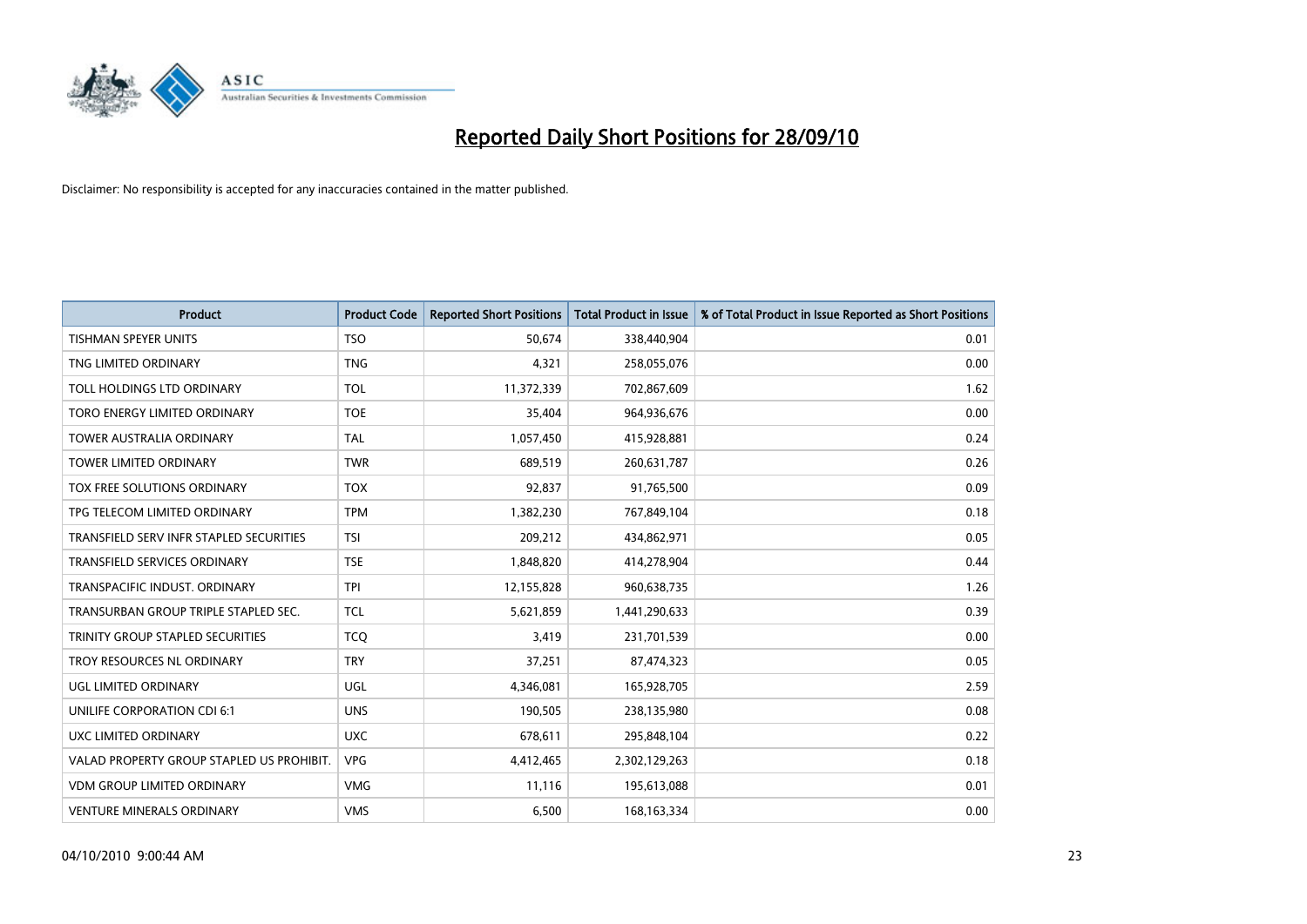

| <b>Product</b>                            | <b>Product Code</b> | <b>Reported Short Positions</b> | <b>Total Product in Issue</b> | % of Total Product in Issue Reported as Short Positions |
|-------------------------------------------|---------------------|---------------------------------|-------------------------------|---------------------------------------------------------|
| <b>VILLAGE ROADSHOW LTD ORDINARY</b>      | <b>VRL</b>          | 682                             | 114,217,649                   | 0.00                                                    |
| VILLAGE ROADSHOW LTD 'A' CLASS PREFERENCE | <b>VRLPA</b>        | 19,559                          | 52,235,451                    | 0.04                                                    |
| <b>VIRGIN BLUE HOLDINGS ORDINARY</b>      | <b>VBA</b>          | 19,469,411                      | 2,209,126,568                 | 0.87                                                    |
| <b>VISION GROUP HLDGS ORDINARY</b>        | <b>VGH</b>          | 78,000                          | 72,671,765                    | 0.11                                                    |
| <b>VITA GROUP LTD ORDINARY</b>            | <b>VTG</b>          | 75,190                          | 142,499,800                   | 0.05                                                    |
| VITERRA INC CDI 1:1                       | <b>VTA</b>          | 73,845                          | 68,629,939                    | 0.11                                                    |
| <b>WAREHOUSE GROUP ORDINARY</b>           | <b>WHS</b>          | 310,922                         | 311,195,868                   | 0.10                                                    |
| <b>WATPAC LIMITED ORDINARY</b>            | <b>WTP</b>          | 7,535                           | 181,326,206                   | 0.00                                                    |
| <b>WDS LIMITED ORDINARY</b>               | <b>WDS</b>          | 703                             | 143,107,458                   | 0.00                                                    |
| <b>WEBJET LIMITED ORDINARY</b>            | <b>WEB</b>          | 108,148                         | 77,061,278                    | 0.15                                                    |
| WESFARMERS LIMITED ORDINARY               | <b>WES</b>          | 23,492,457                      | 1,005,171,932                 | 2.31                                                    |
| WESFARMERS LIMITED PARTIALLY PROTECTED    | <b>WESN</b>         | 2,195,108                       | 151,900,230                   | 1.44                                                    |
| WEST AUSTRALIAN NEWS ORDINARY             | <b>WAN</b>          | 7,331,582                       | 216,011,546                   | 3.39                                                    |
| WESTERN AREAS NL ORDINARY                 | <b>WSA</b>          | 7,864,218                       | 179,735,899                   | 4.38                                                    |
| WESTERN DESERT RES. ORDINARY              | <b>WDR</b>          | 948                             | 134,511,656                   | 0.00                                                    |
| WESTFIELD GROUP ORD/UNIT STAPLED SEC      | <b>WDC</b>          | 9,583,577                       | 2,307,773,663                 | 0.39                                                    |
| WESTPAC BANKING CORP ORDINARY             | <b>WBC</b>          | 19,950,461                      | 2,989,177,379                 | 0.65                                                    |
| WHITE ENERGY COMPANY ORDINARY             | <b>WEC</b>          | 9,399,031                       | 284,280,178                   | 3.29                                                    |
| WHITEHAVEN COAL ORDINARY                  | <b>WHC</b>          | 605,064                         | 493,650,070                   | 0.12                                                    |
| WHK GROUP LIMITED ORDINARY                | <b>WHG</b>          | 37,592                          | 264,532,032                   | 0.01                                                    |